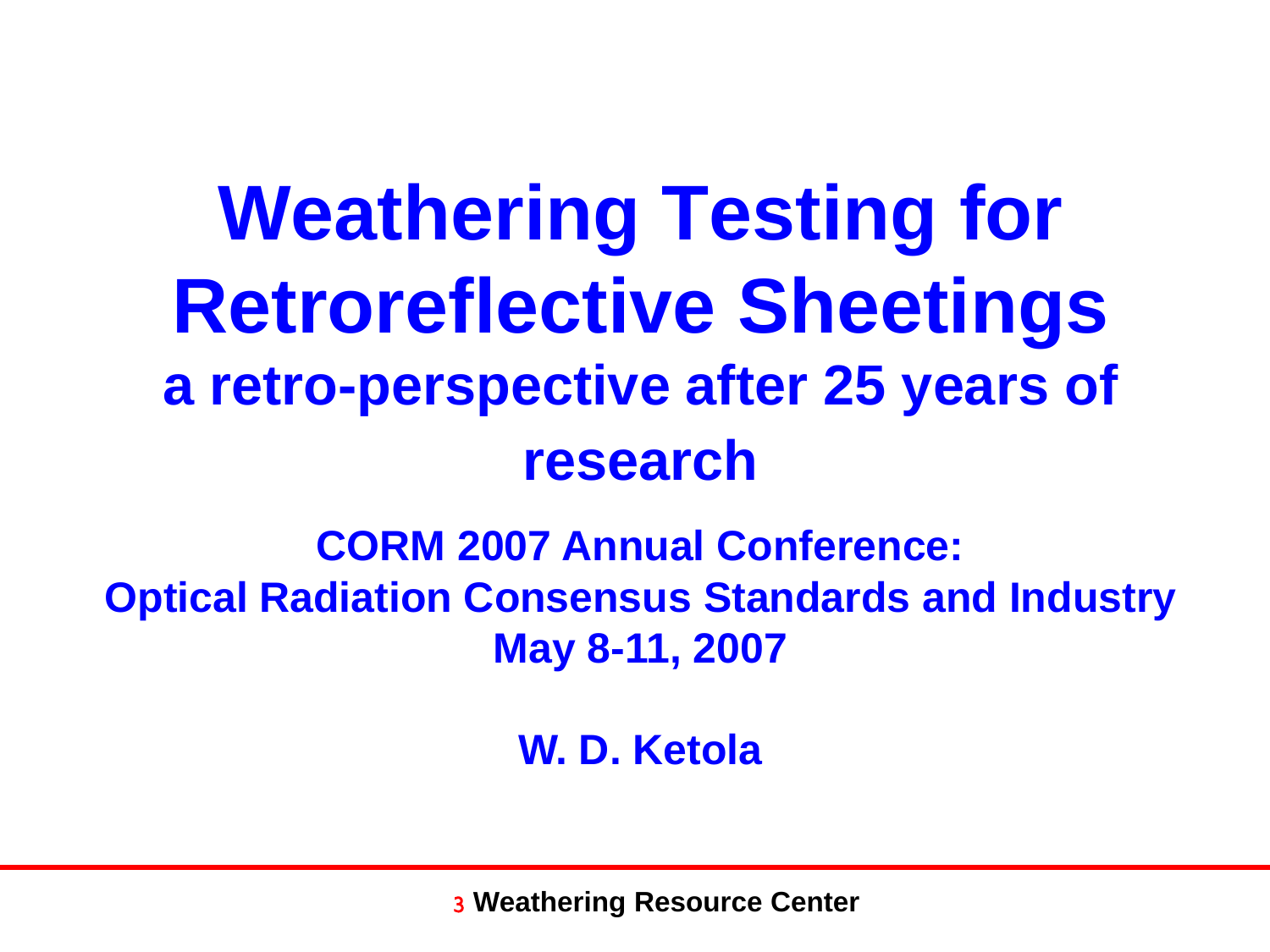### **Weathering Tests for Retroreflective Sheetings**

- **In-use weathering**
	- **Warranty times from 1 to 15 years**
- **Outdoor Weathering**
	- **Product development**
	- **Warranty development**
	- **Specifications**
- **Artificial Accelerated Weathering**
	- **Specifications**
	- **Product development**
	- **Estimating service life**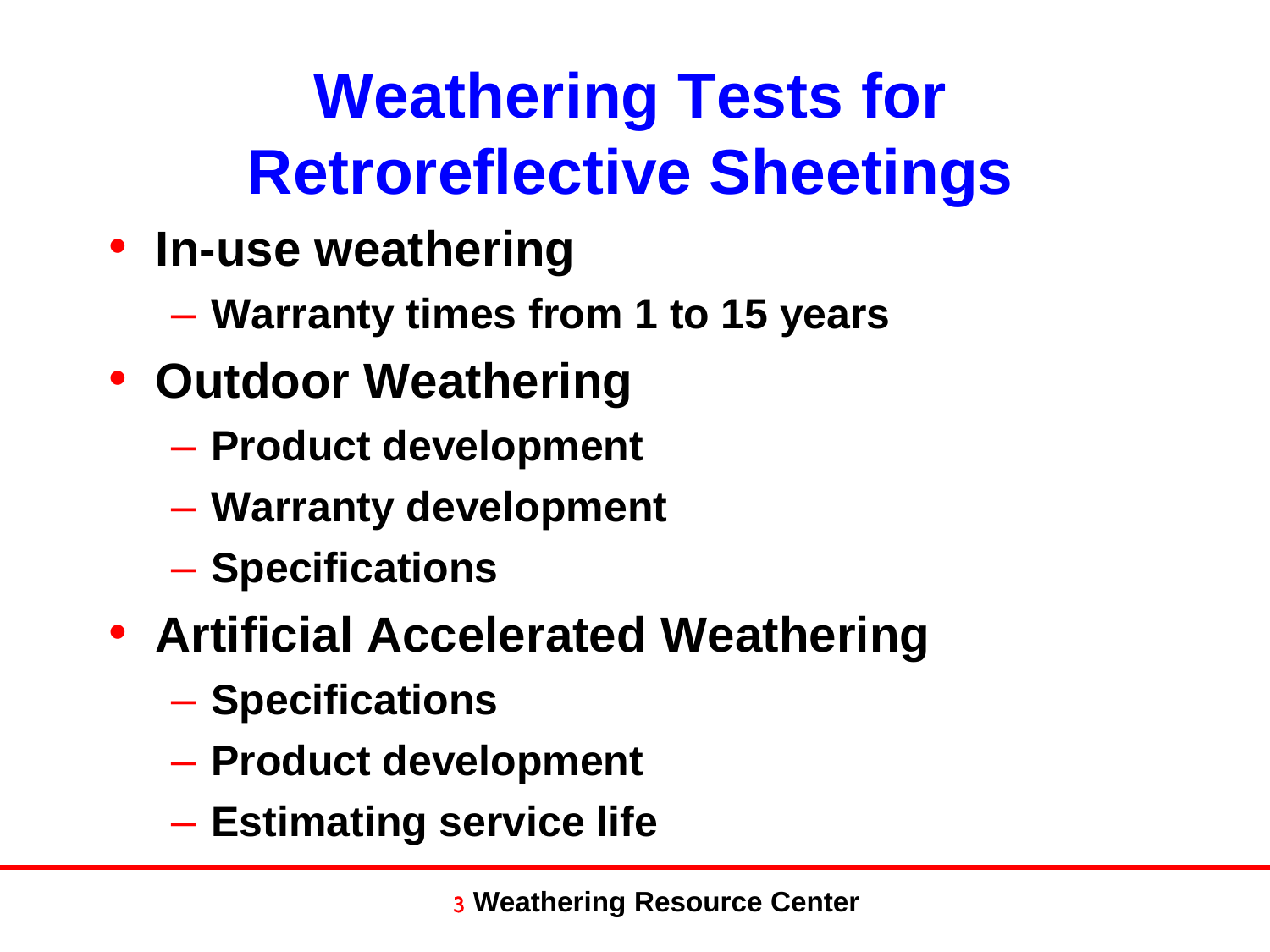### **Retroreflective Sheeting Degradation**

- **Retroreflectance loss** 
	- **Surface degradation**
	- **Optical instability**
	- **Vapor coat oxidation**
- **Color shift or fade**
- **Delamination and adhesion failures**
- **Dimensional changes**
	- **macro effects**
	- **micro effects**
- **Weathering tests must simulate ALL critical failure modes**

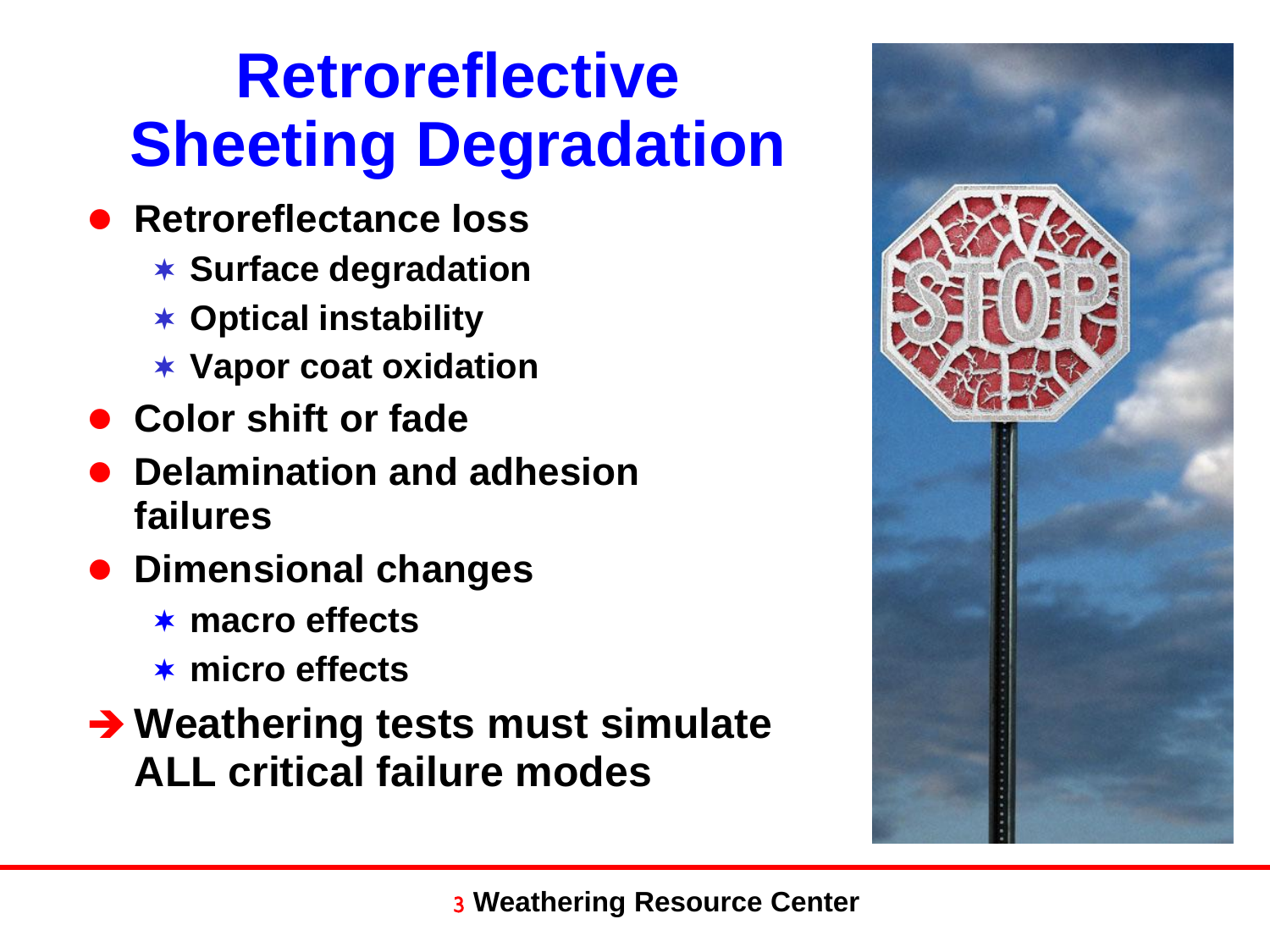# **Outdoor Weathering**

### • **Variable**

- **Different climates**
- **Variation at a single location**
- **Slow**
	- **6 months to 6 years**
	- **Accelerated outdoor**
		- **45<sup>o</sup> exposures assumed to provide 2:1 acceleration relative to vertical**
- **Never wrong**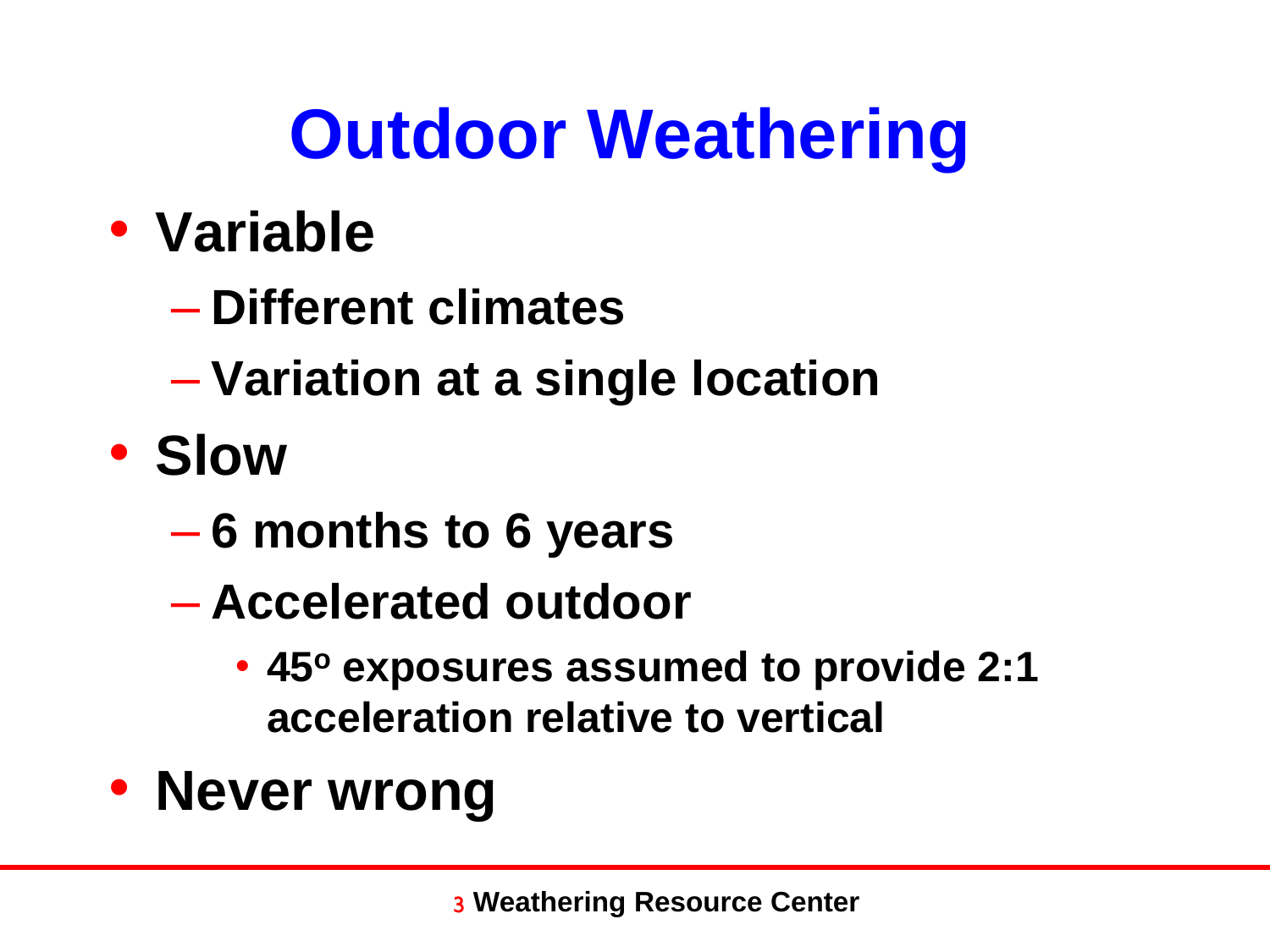#### **Climate Effects on Degradation Rate effect of moisture on a yellow Type III sheeting**

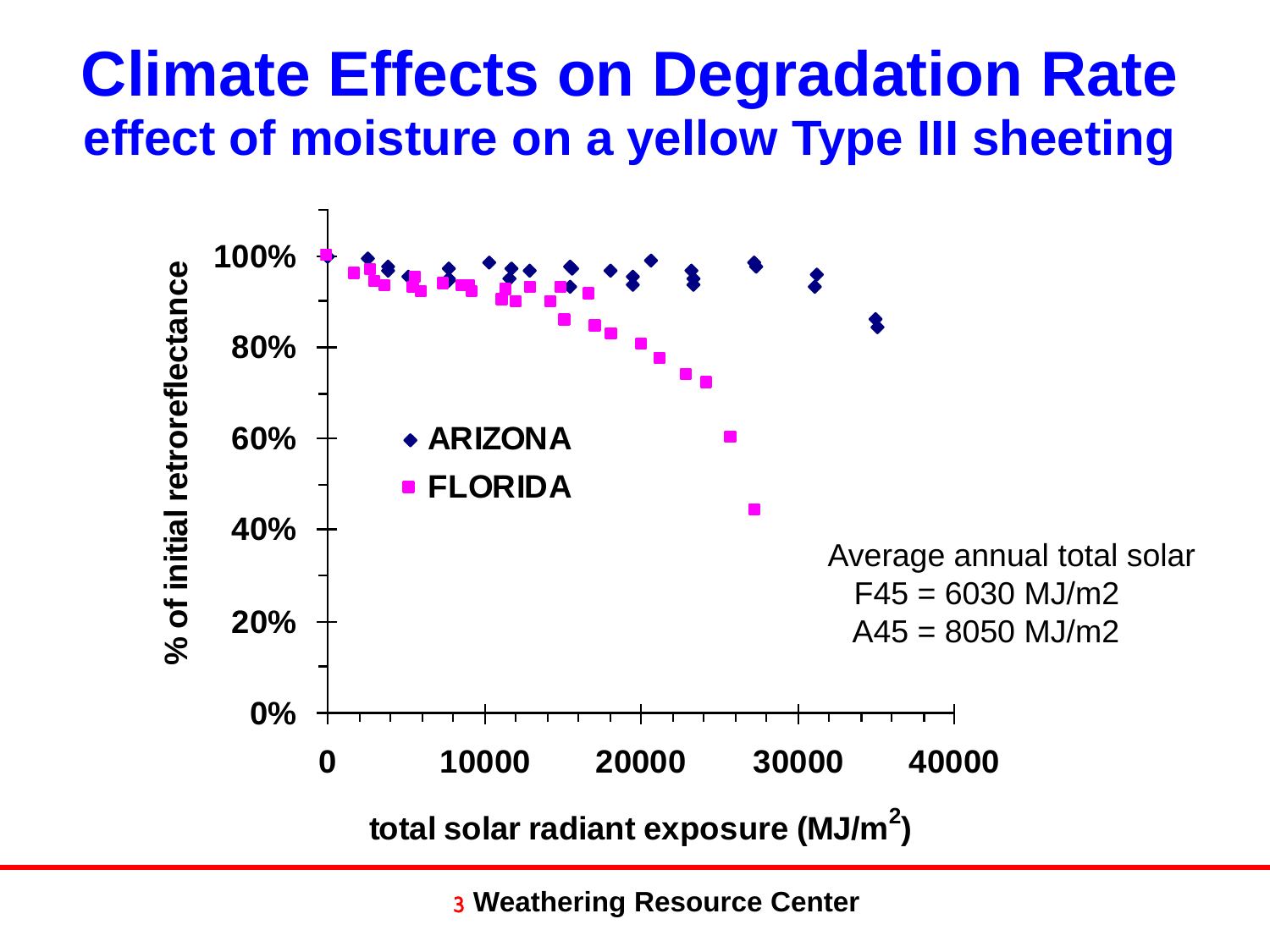### **Effect of Moisture on Durability of Conspicuity Sheetings**

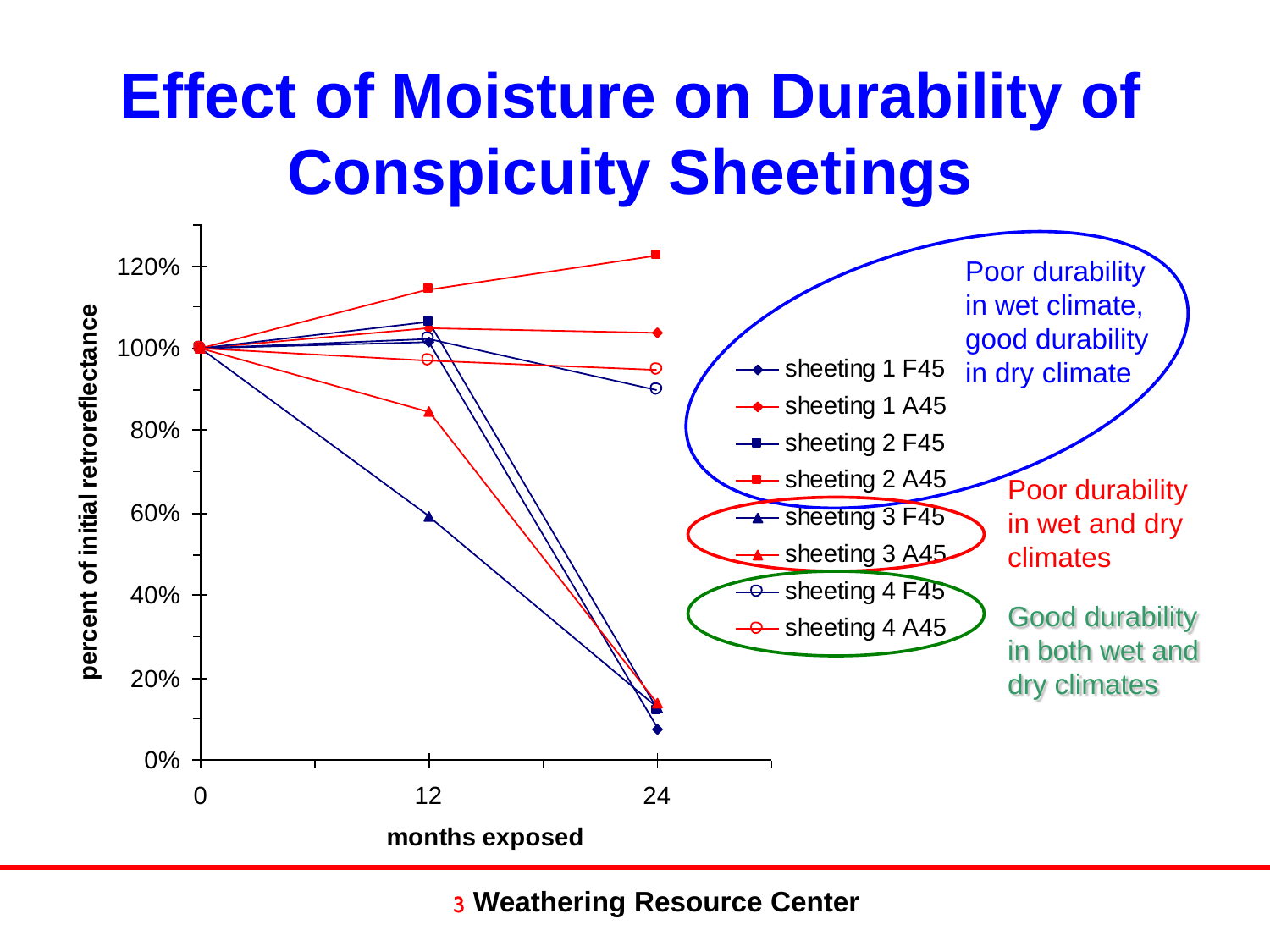### **Climate Effects on Degradation Rate effect of Heat a Type I Sheeting**

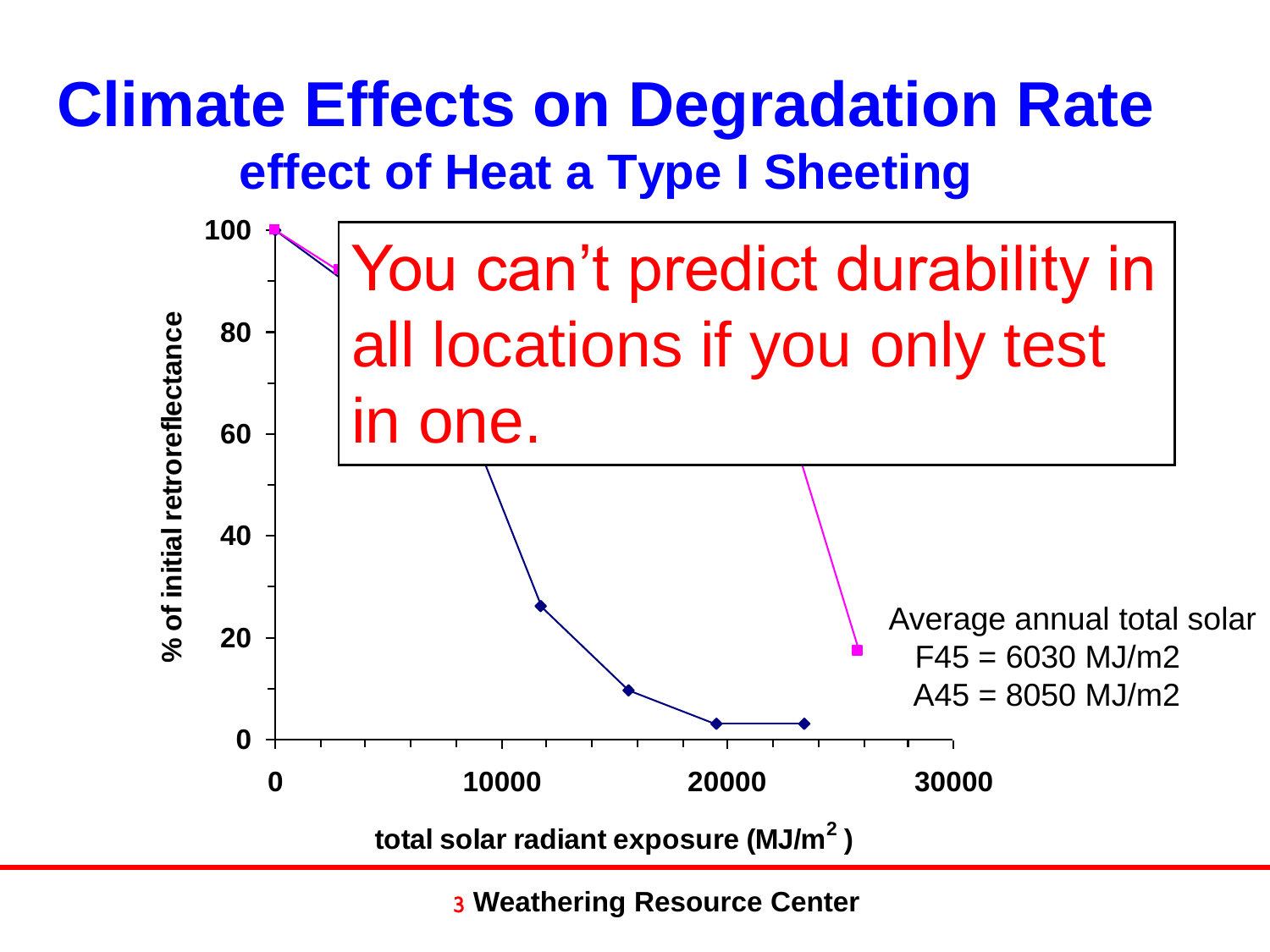### **Artificial Accelerated Weathering**

- **Fast**
	- **Typical 500 hr to 3500 hr in specifications**
- **Different light sources used**
	- **Carbon-arc**
		- **Enclosed or filtered open-flame**
	- **Fluorescent UV**
		- **UVB or UVA**
	- **Xenon-arc**
		- **Extended UV or daylight filters**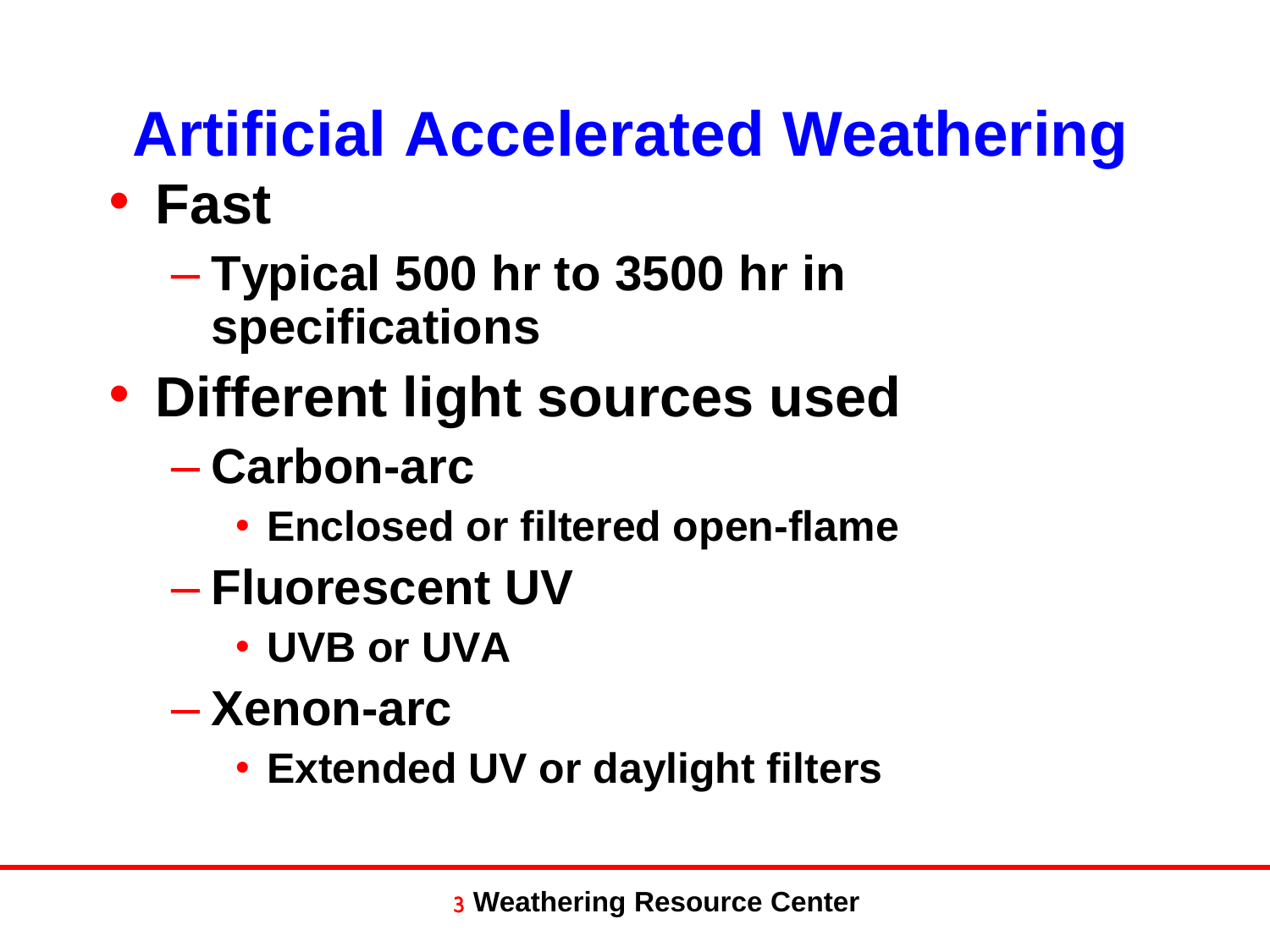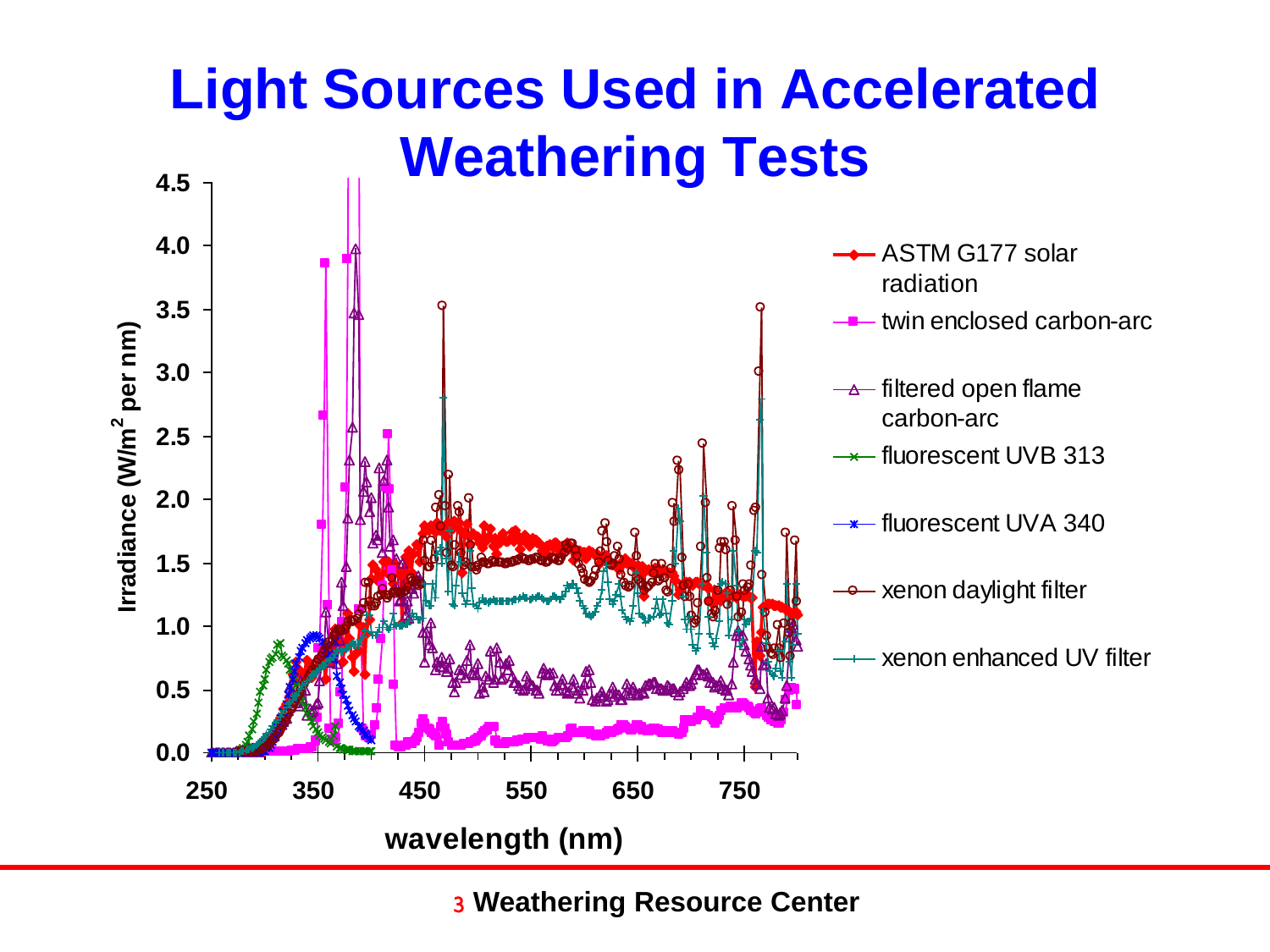#### **Light Sources Used in Accelerated Weathering Tests 4.5**

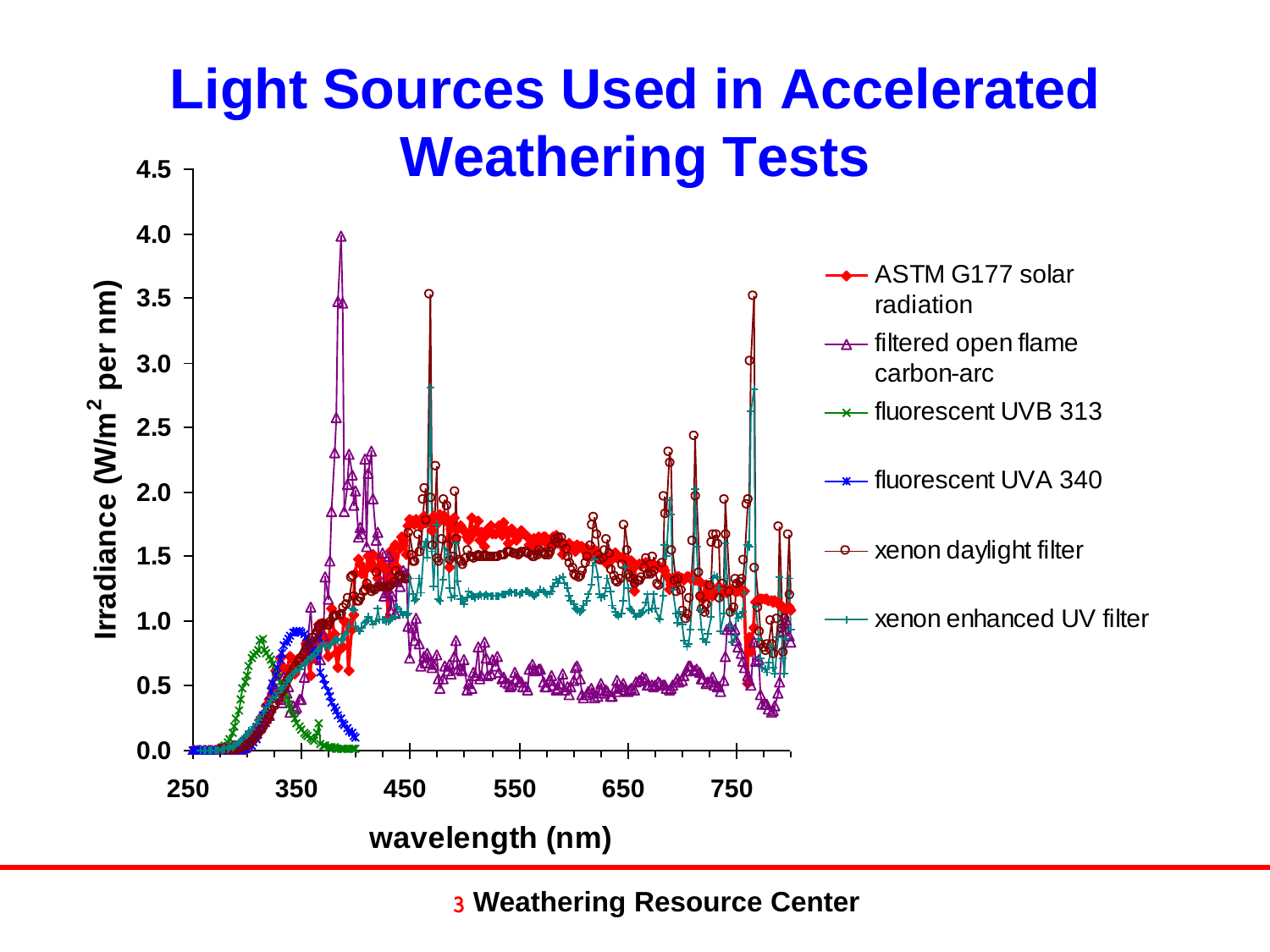#### **Light Sources Used in Accelerated Weathering Tests 0.0 0.5 1.0 1.5 2.0 2.5 3.0 3.5 4.0 4.5 250 275 300 325 350 375 400 wavelength (nm) Irradiance (W/m 2 per nm)** ASTM G177 solar radiation  $\rightarrow$  filtered open flame carbon-arc  $\rightarrow$  fluorescent UVB 313 fluorescent UVA 340 xenon daylight filter xenon enhanced UV filter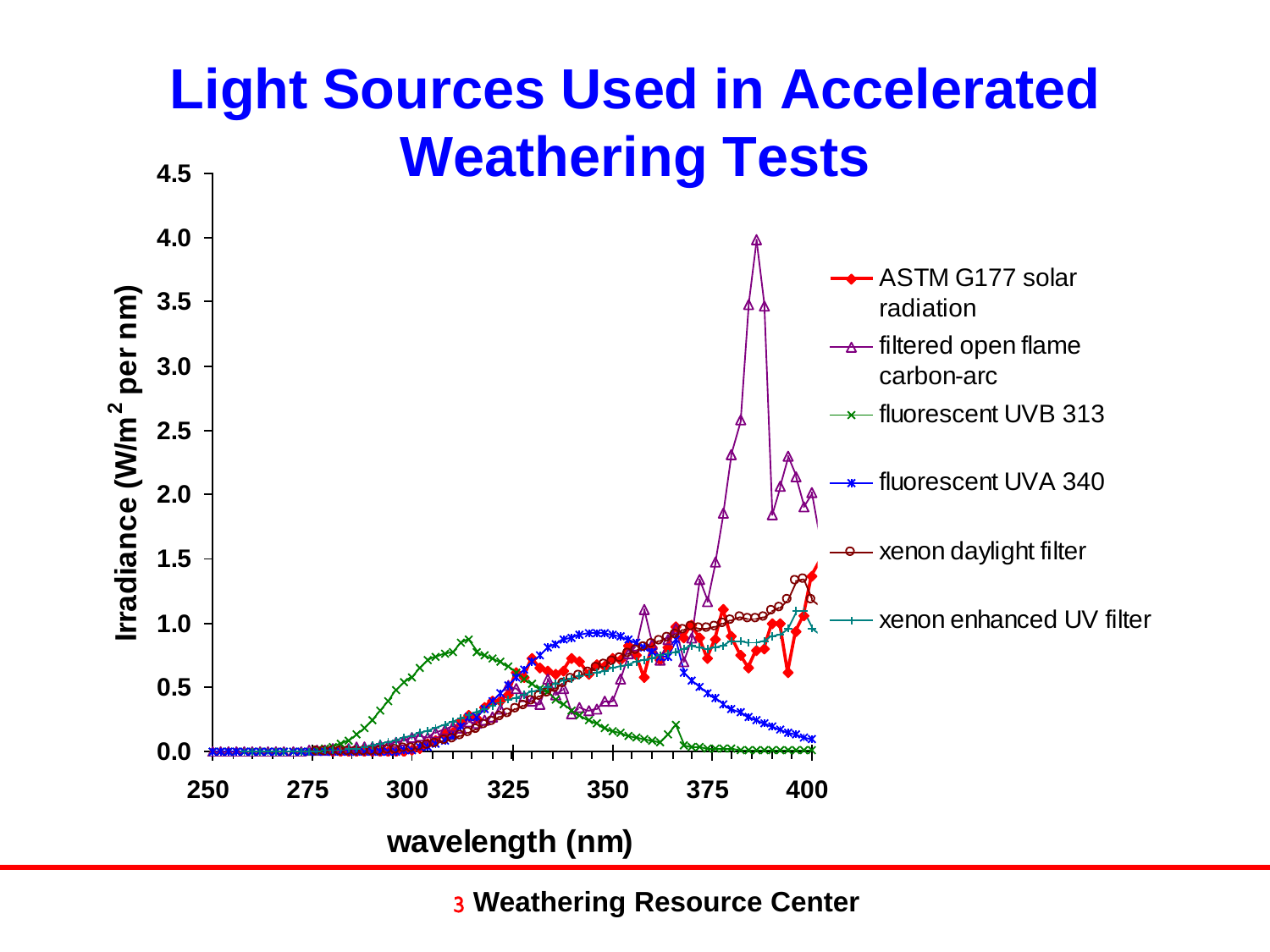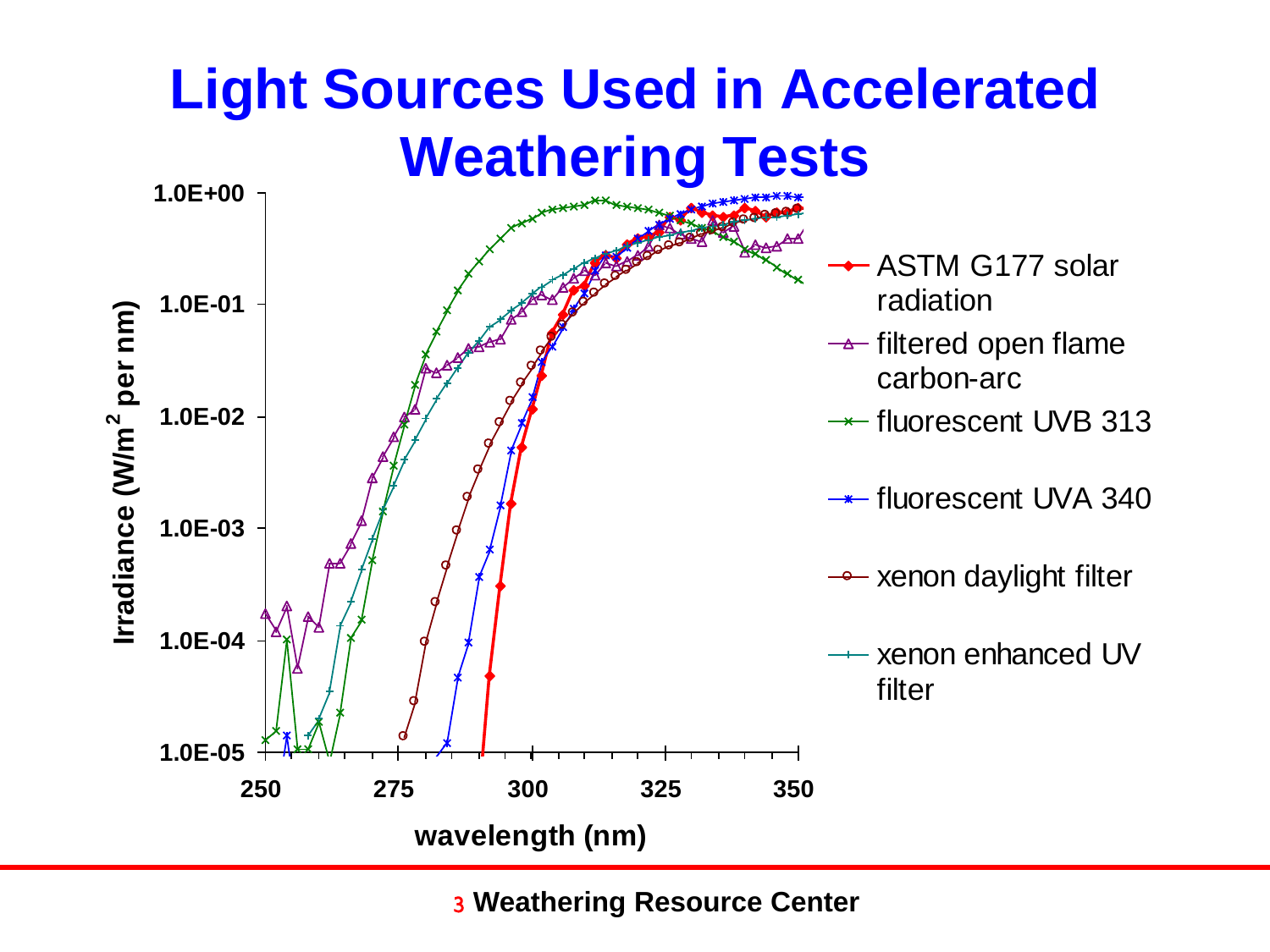**Common Assumptions About Using Laboratory Accelerated Tests**

- **Laboratory accelerated tests are more consistent than outdoor exposures**
- **Materials that meet requirements of a test that uses aggressive conditions will be durable in actual outdoor use**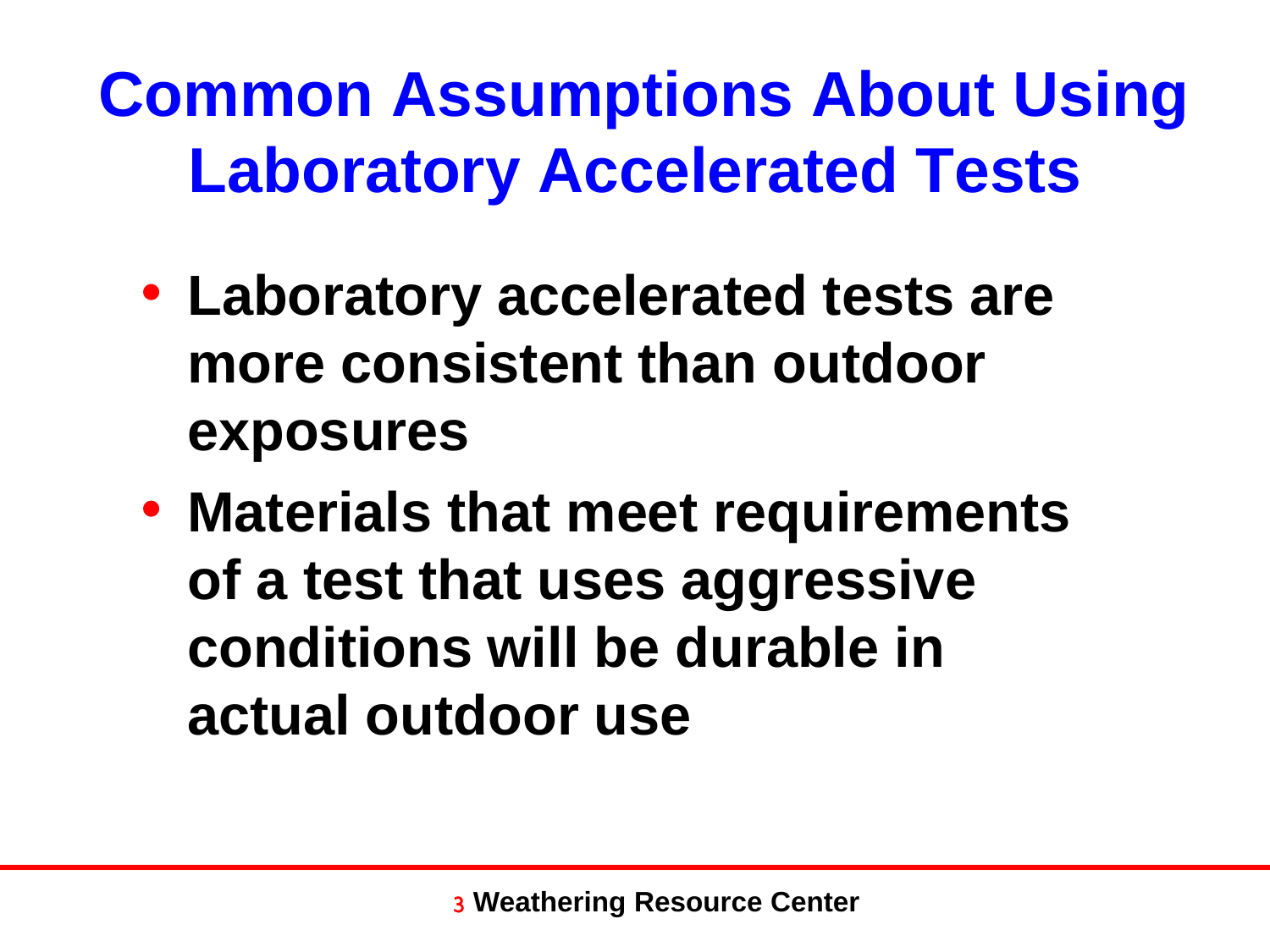**If the Assumptions About Laboratory Accelerated Tests Are Wrong…..**

• **Get inconsistent results**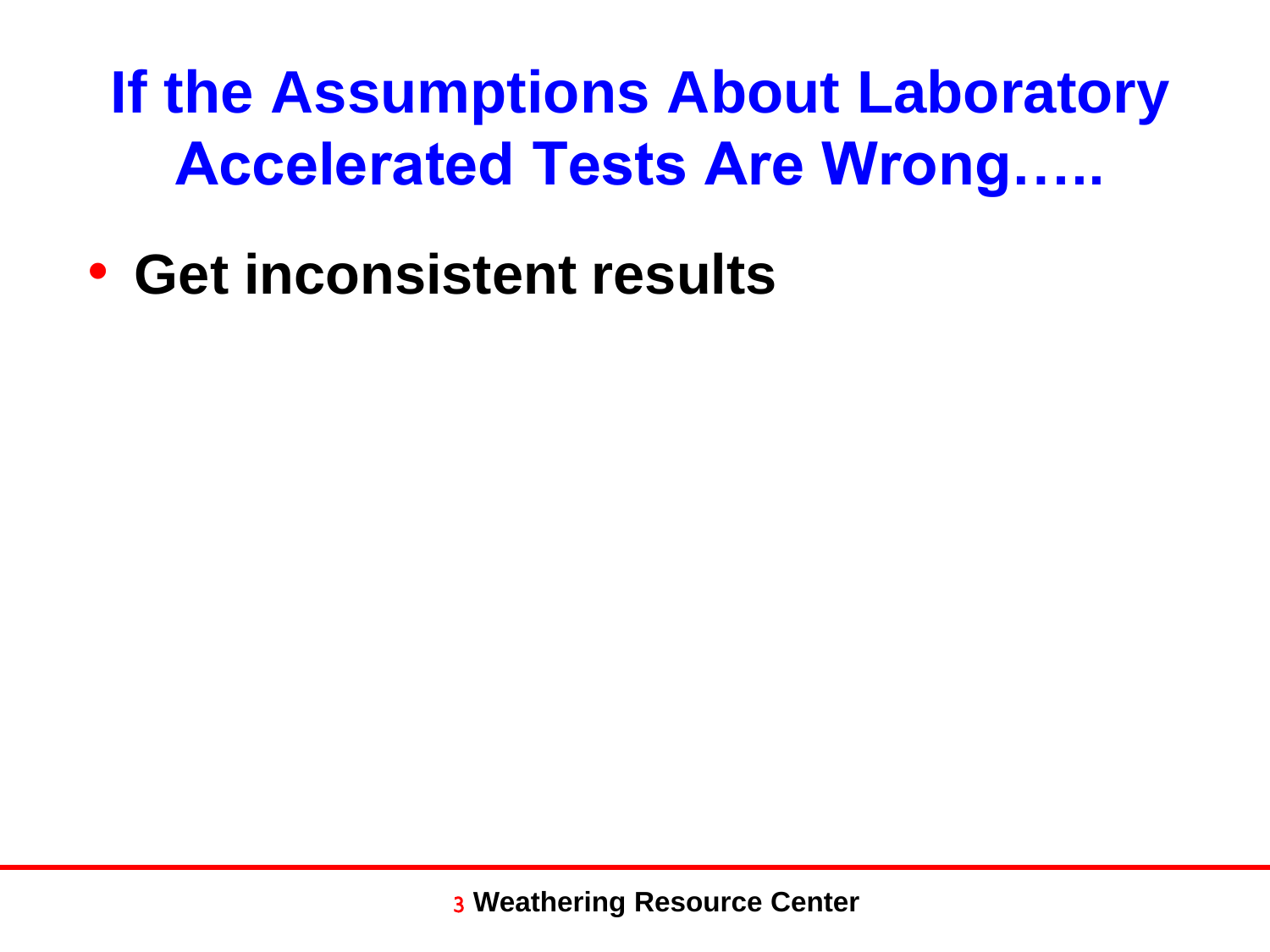#### **Repeat Xenon-Arc Exposures of a Single Lot of ASTM Type III Yellow Sheeting**

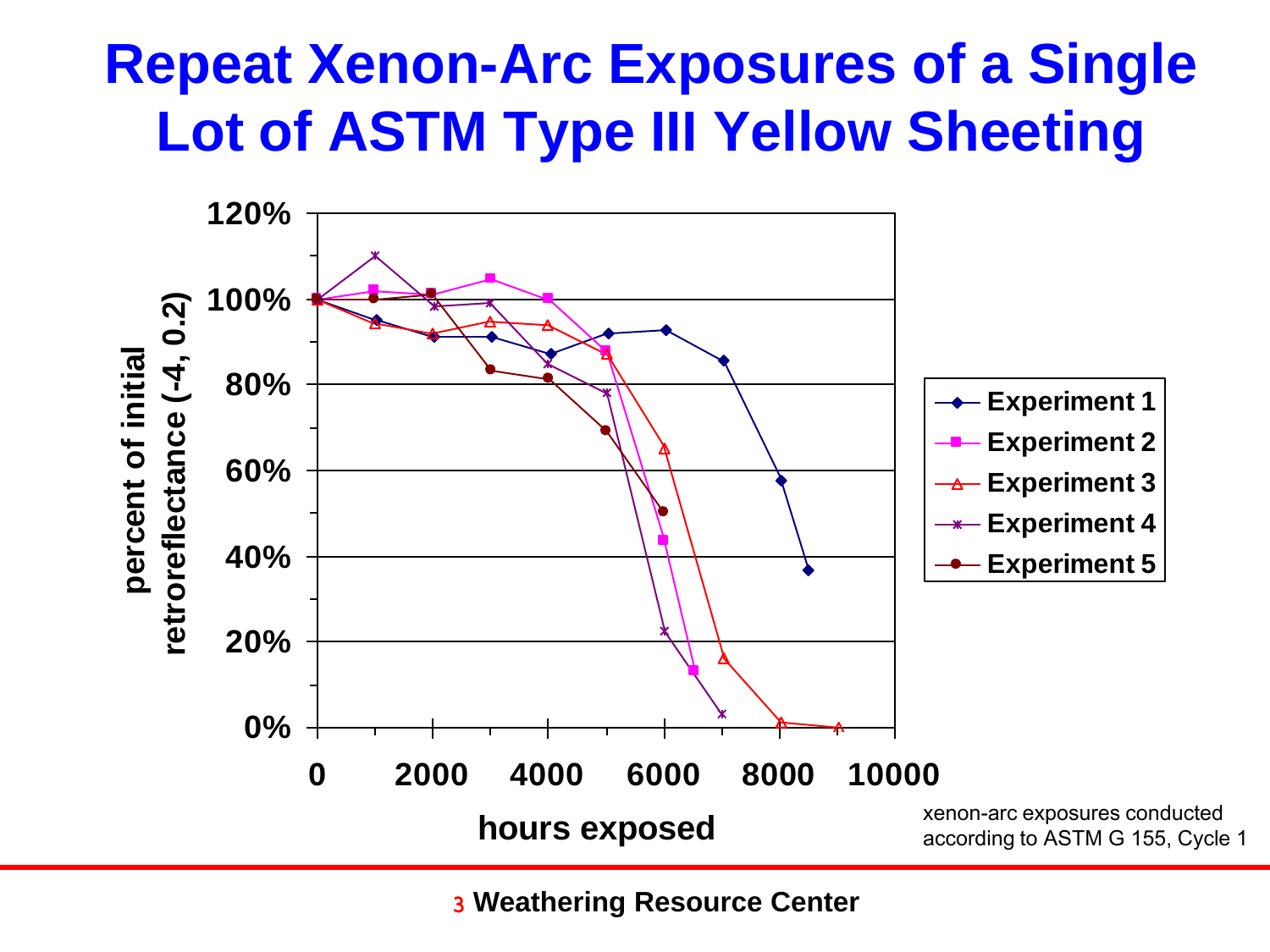#### **Repeat Florida 45 Exposures of a Single Lot of ASTM Type III Yellow Sheeting**

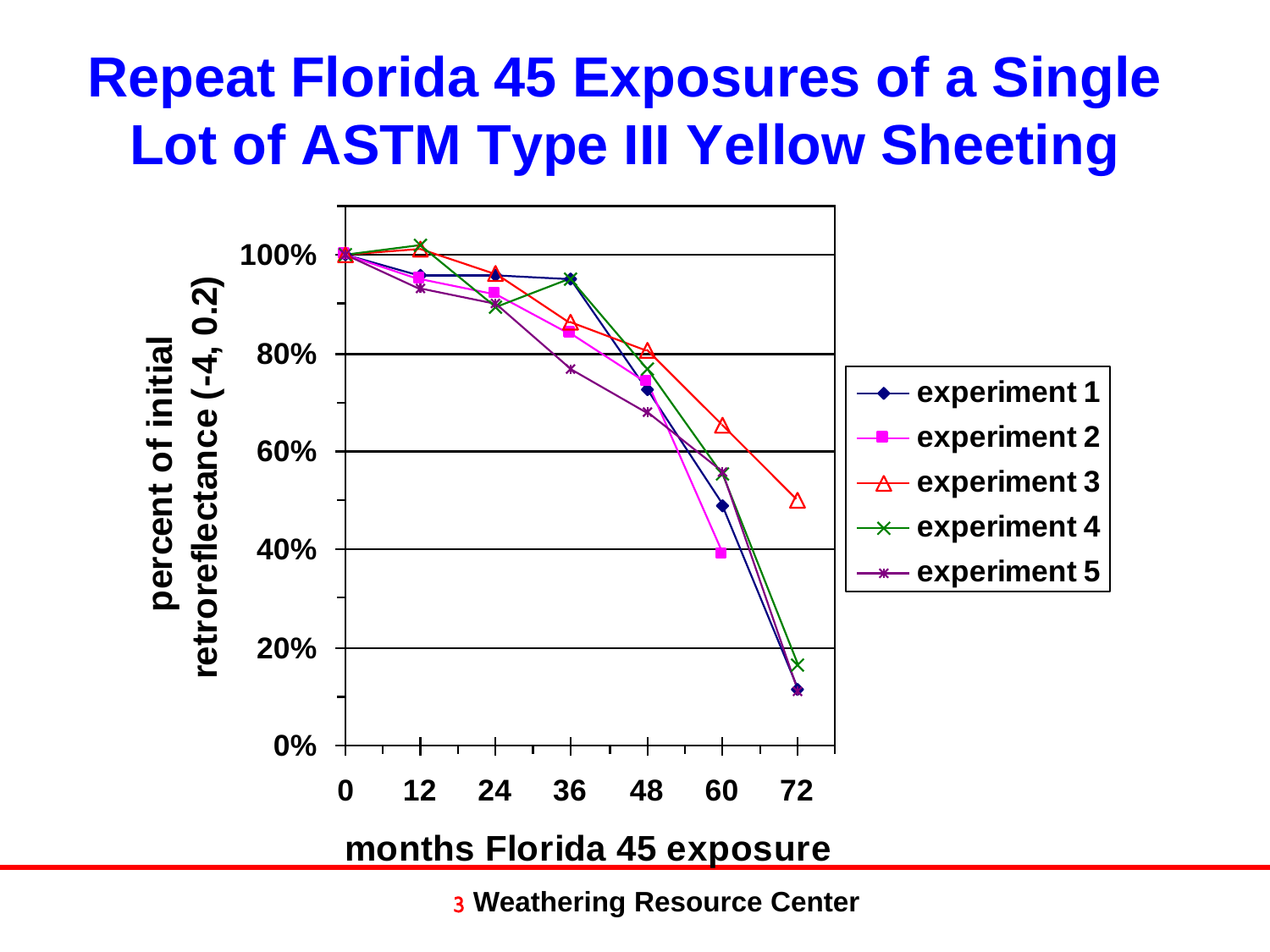### **Repeat Arizona 45 Exposures of a Single Lot of ASTM Type III Yellow Sheeting**

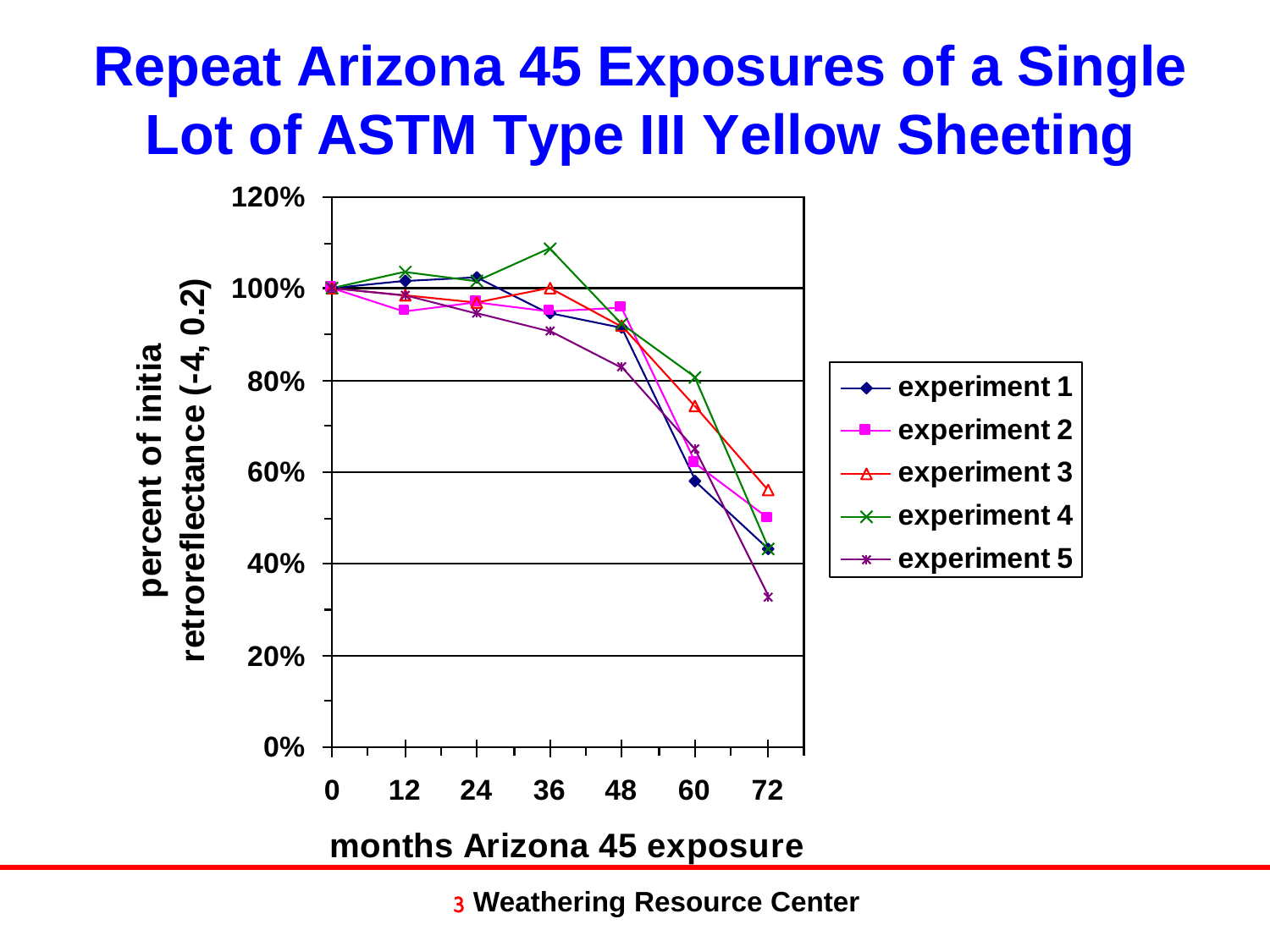### **Comparison of Test Repeatability**

**Time to 50% loss of initial retroreflectance for single lot of Type III yellow sheeting**

| <b>Have never</b>                                                                          | Experiment<br><b>Number</b> | <b>Hours</b><br><b>Xenon-arc</b> | <b>Months</b><br><b>Florida 45</b> | <b>Months</b><br><b>Arizona 45</b> |
|--------------------------------------------------------------------------------------------|-----------------------------|----------------------------------|------------------------------------|------------------------------------|
| found a                                                                                    |                             | 8210                             | 60                                 | 66                                 |
| <b>standard</b>                                                                            | $\mathbf 2$                 | 5872                             | 56                                 | 72                                 |
| <b>laboratory</b>                                                                          | $\mathbf{3}$                | 6330                             | 72                                 | 76                                 |
| accelerated                                                                                | 4                           | 5528                             | 62                                 | 70                                 |
| test to be                                                                                 | 5                           | 6013                             | 62                                 | 66                                 |
| more<br>consistent                                                                         | <b>Minimum</b>              | 5528                             | 56                                 | 66                                 |
| than                                                                                       | <b>Maximum</b>              | 8210                             | 72                                 | 72                                 |
| outdoor                                                                                    | $\Rightarrow$ % CV          | 17%                              | 10%                                | 6%                                 |
| exposures<br><del>Imp</del> act of test variability on calculation of acceleration factors |                             |                                  |                                    |                                    |

| <b>Largest accel. factor</b>                                      | 921 hr = 1 yr $F45$ | 921 hr = 1 yr AZ45 |
|-------------------------------------------------------------------|---------------------|--------------------|
| smallest accel. factor $1759$ hr = 1 yr F45 $1492$ hr = 1 yr AZ45 |                     |                    |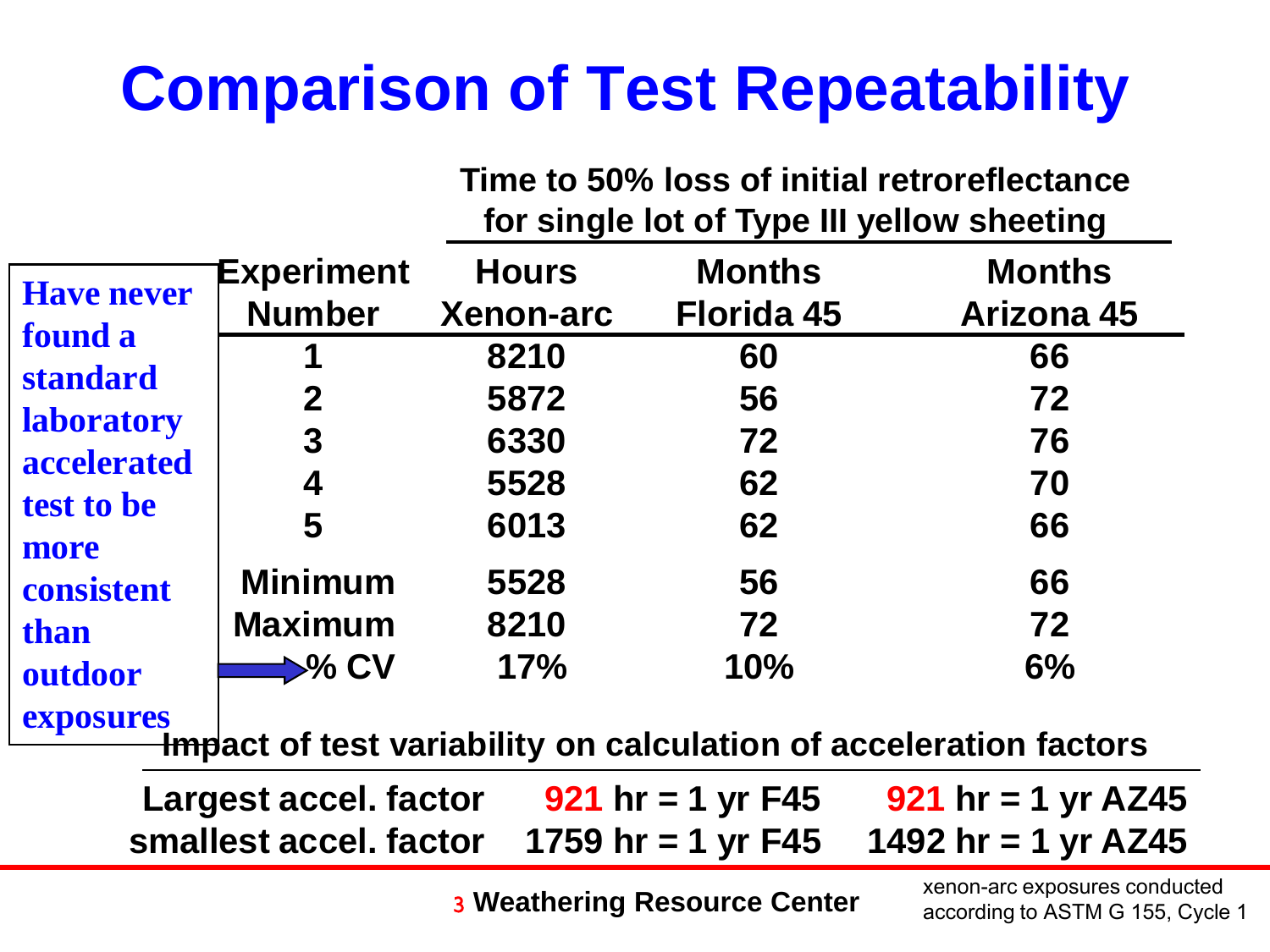**If the Assumptions About Laboratory Accelerated Tests Are Wrong…..**

- **Get inconsistent results**
- **Reject materials that have good outdoor durability**
- **Fail to distinguish between materials with "good" and "excellent"durability**
- **Accept materials that have poor outdoor durability**
	- **This is the most dangerous error**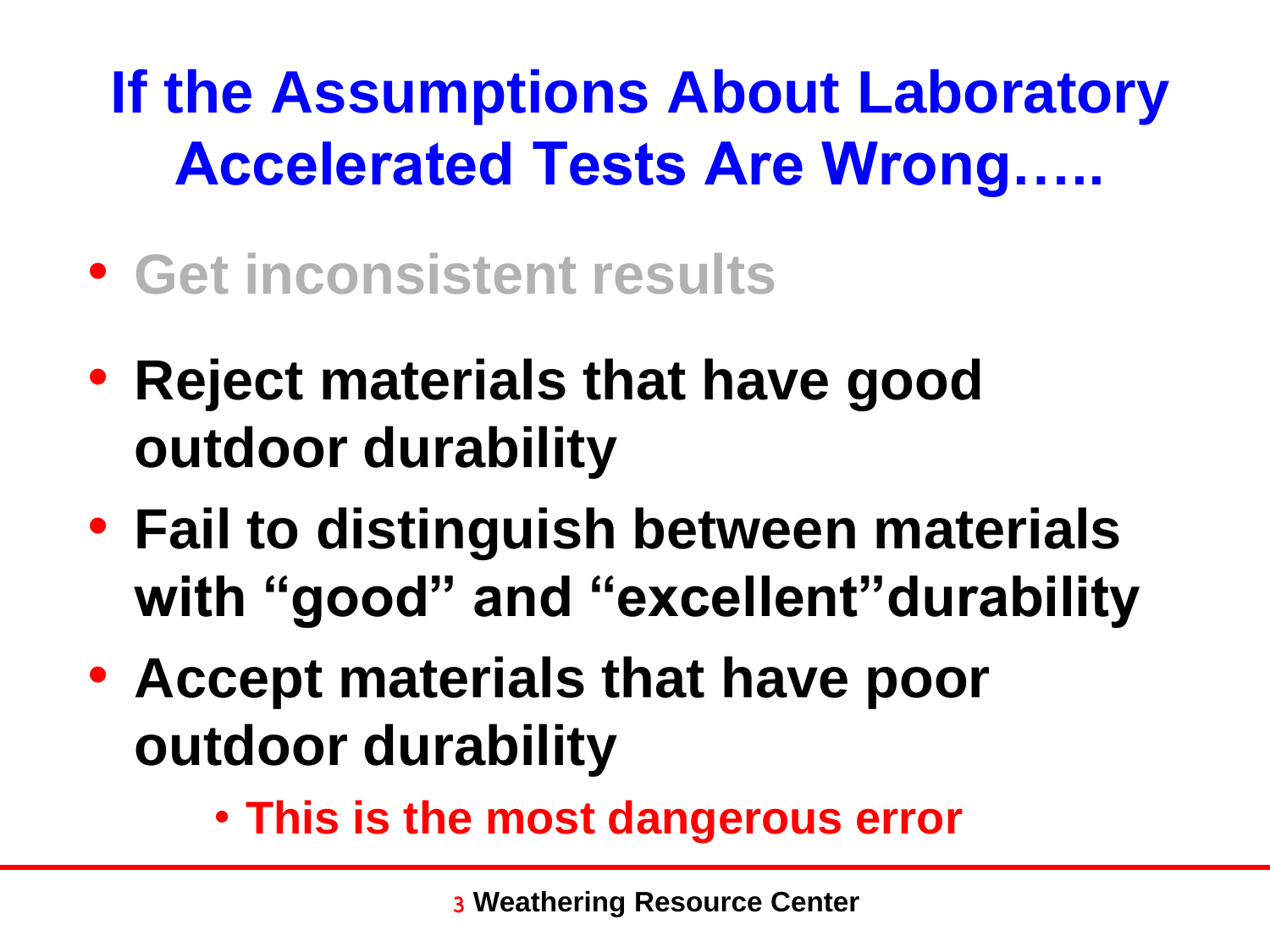#### **Laboratory accelerated tests may show poor correlation with outdoor exposures**

|                 | % of initial retroreflectance (-4°, 0.2°) |                    |            |             |
|-----------------|-------------------------------------------|--------------------|------------|-------------|
|                 |                                           | 4000 hr            | 60         | 72          |
|                 | 4000 hr                                   | <b>Fluorescent</b> | months     | months      |
| <b>Material</b> | <b>Xenon-arc</b>                          | <b>UVB</b>         | <b>F45</b> | <b>AZ45</b> |
| A               | 68                                        | 95                 | 59         | 42          |
| B               | 67                                        | 85                 | 77         | 42          |
| C               | 69                                        | 84                 | 80         | 42          |
| D               | 69                                        | 94                 | 92         | 100         |
| Е               | 62                                        | 77                 | 89         | 100         |
| F               | 58                                        | <b>20</b>          | 61         | 51          |
| G               | 60                                        | 34                 | 67         | 64          |

Xenon-arc exposure according to ASTM G 155 cycle 1 Fluorescent UVB exposure according to ASTM G 154 cycle 2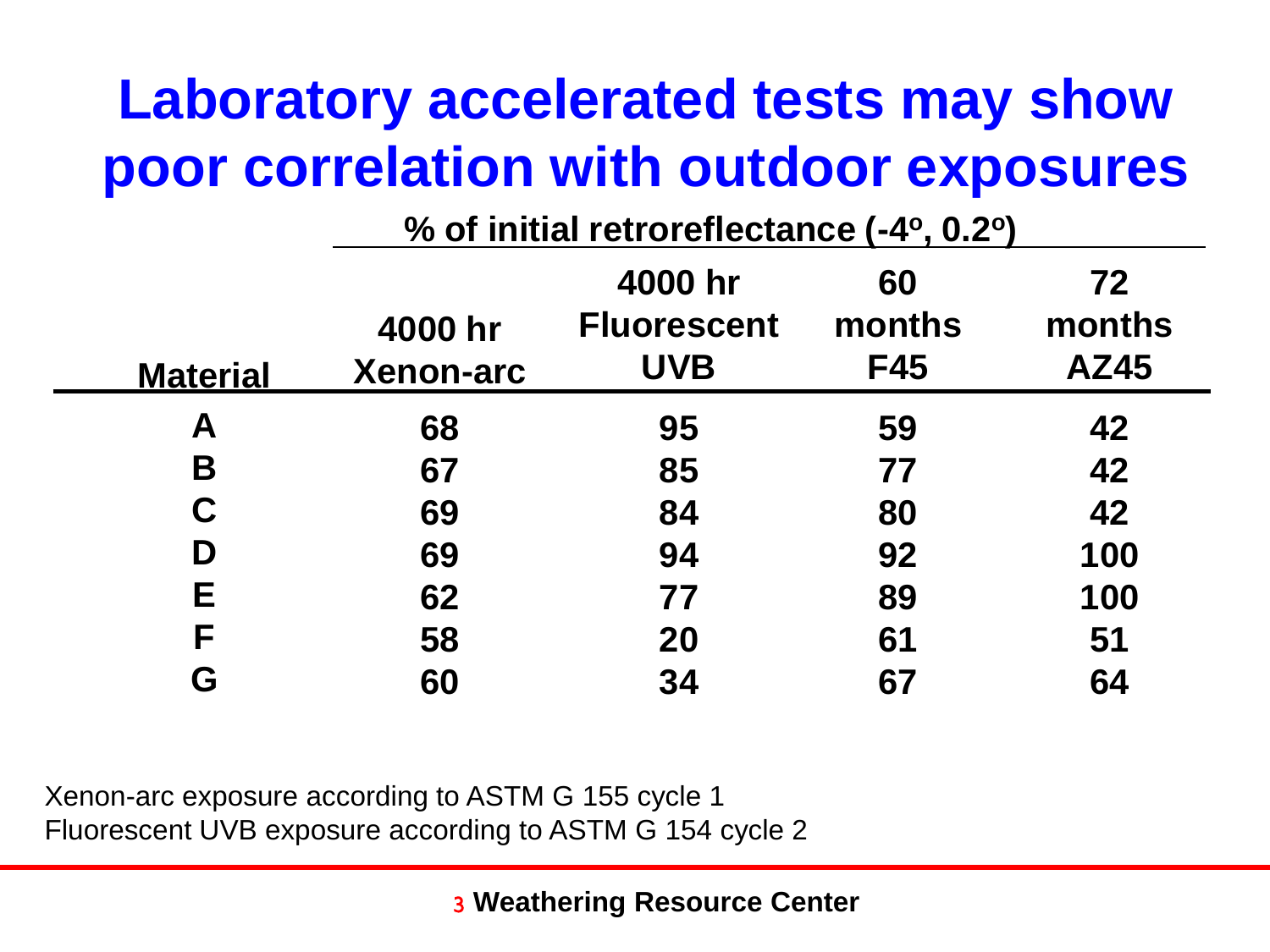### **Laboratory accelerated tests may show poor correlation with outdoor exposures**

|                                            | <b>24 of initial ratroreflectance (-4°, 0.2°)</b> |                           |              |              |
|--------------------------------------------|---------------------------------------------------|---------------------------|--------------|--------------|
| Little differentiation<br>between best and | <b>Worst rated</b><br>same as best                | 000 hr<br><b>brescent</b> | 60<br>months | 72<br>months |
| worst                                      | -------<br><b>Pnon-arc</b>                        | <b>UVB</b>                | <b>F45</b>   | <b>AZ45</b>  |
| A                                          | 68                                                | 95                        | 59           | 42           |
| B                                          | 67                                                | 85                        | 77           | 42           |
| C                                          | 69                                                | 84                        | 80           | 42           |
| D                                          | 69                                                | 94                        | 92           | 100          |
| Е                                          | 62                                                | 77                        | 89           | 100          |
| F                                          | 58                                                | 20                        | 61           | 51           |
| G                                          | 60                                                | 34                        | 67           | 64           |

Xenon-arc exposure according to ASTM G 155 cycle 1 Fluorescent UVB exposure according to ASTM G 154 cycle 2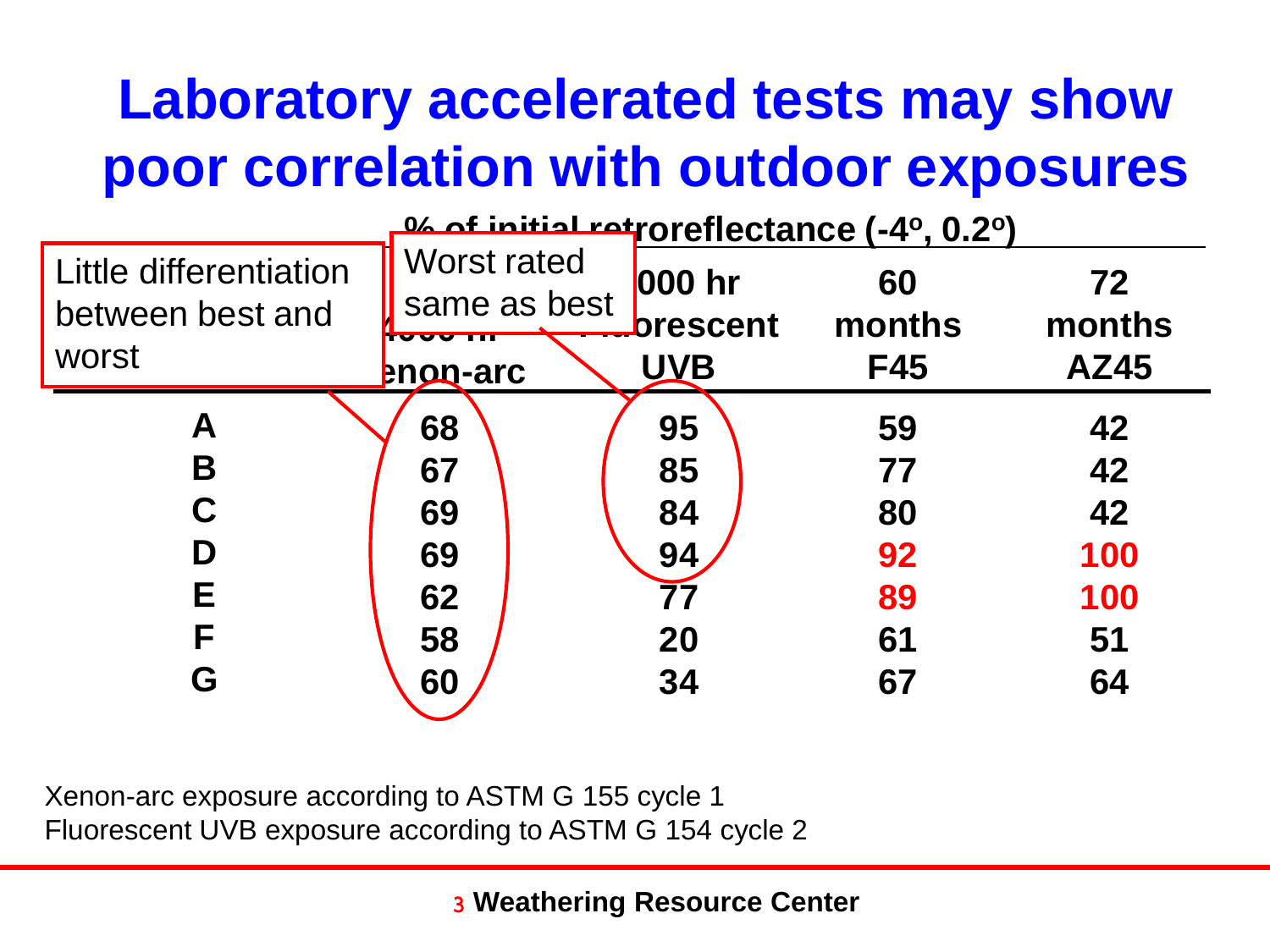#### **Laboratory accelerated tests may show poor correlation with outdoor exposures**

|                                                     | % of initial retroreflectance (-4°, 0.2°) |                    |            |             |
|-----------------------------------------------------|-------------------------------------------|--------------------|------------|-------------|
|                                                     |                                           | 4000 hr            | 60         | 72          |
|                                                     | 4000 hr                                   | <b>Fluorescent</b> | months     | months      |
| <b>Material</b>                                     | <b>Xenon-arc</b>                          | <b>UVB</b>         | <b>F45</b> | <b>AZ45</b> |
| A                                                   | 68                                        | 95                 | 59         | 42          |
| B                                                   | 67                                        | 85                 | 77         | 42          |
| C                                                   | 69                                        | 84                 | 80         | 42          |
| D                                                   | 69                                        | 94                 | 92         | 100         |
| E                                                   | 62                                        | 77                 | 89         | 100         |
| F                                                   | 58                                        | <b>20</b>          | 61         | 51          |
| G                                                   | 60                                        | 34                 | 67         | 64          |
| Spearman rank correlation to 60 mo F45 or 72 mo A45 |                                           |                    |            |             |
| 60 mo F45                                           | 0.45                                      | 0.11               | 1.00       | 0.70        |
| <b>72 mo A45</b>                                    | 0.14                                      | 0.13               | 0.70       | 1.00        |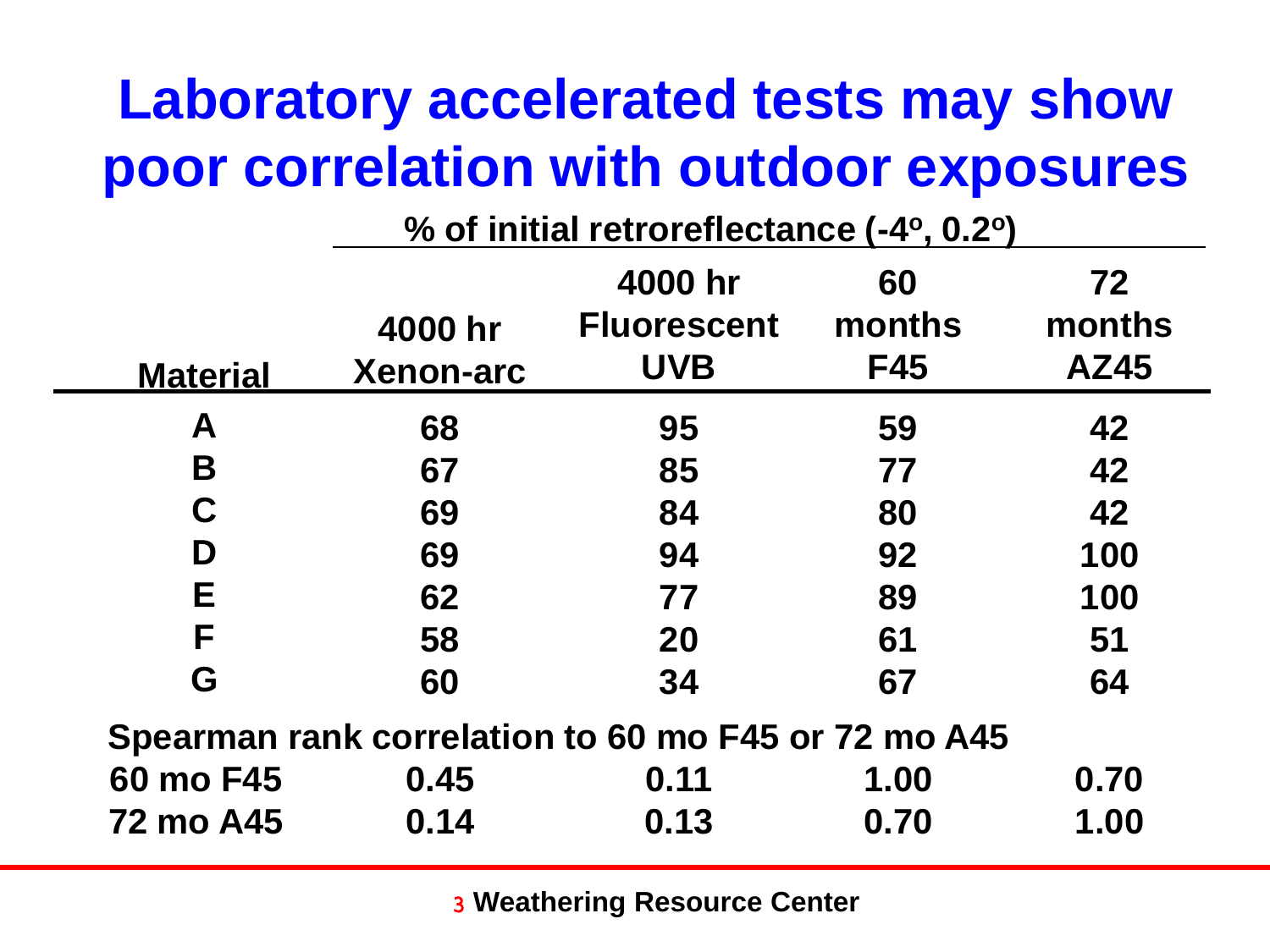#### **Failure to Distinguish Between Sheetings with Obvious Durability Difference**

#### **% RETAINED RETROREFLECTANCE**

| <b>EXPOSURE TEST</b>   | <b>TYPE I</b><br><b>SHEETING A</b> | <b>TYPE I</b><br><b>SHEETING B</b> |
|------------------------|------------------------------------|------------------------------------|
| <b>FLUORESCENT UVB</b> |                                    |                                    |
| initial                | 100%                               | 100%                               |
| 500 hr                 | 96%                                | 96%                                |
| 1000 hr                | 97%                                | 100%                               |
| 1500 hr                | <b>78%</b>                         | <b>78%</b>                         |
| <b>FLORIDA 45</b>      |                                    |                                    |
| <i>initial</i>         | 100%                               | 100%                               |
| 12 months              | 91%                                | 97%                                |
| 24 months              | 30%                                | 91%                                |
| 36 months              | 2%                                 | 85%                                |

Fluorescent UVB exposure according to ASTM G 154 cycle 2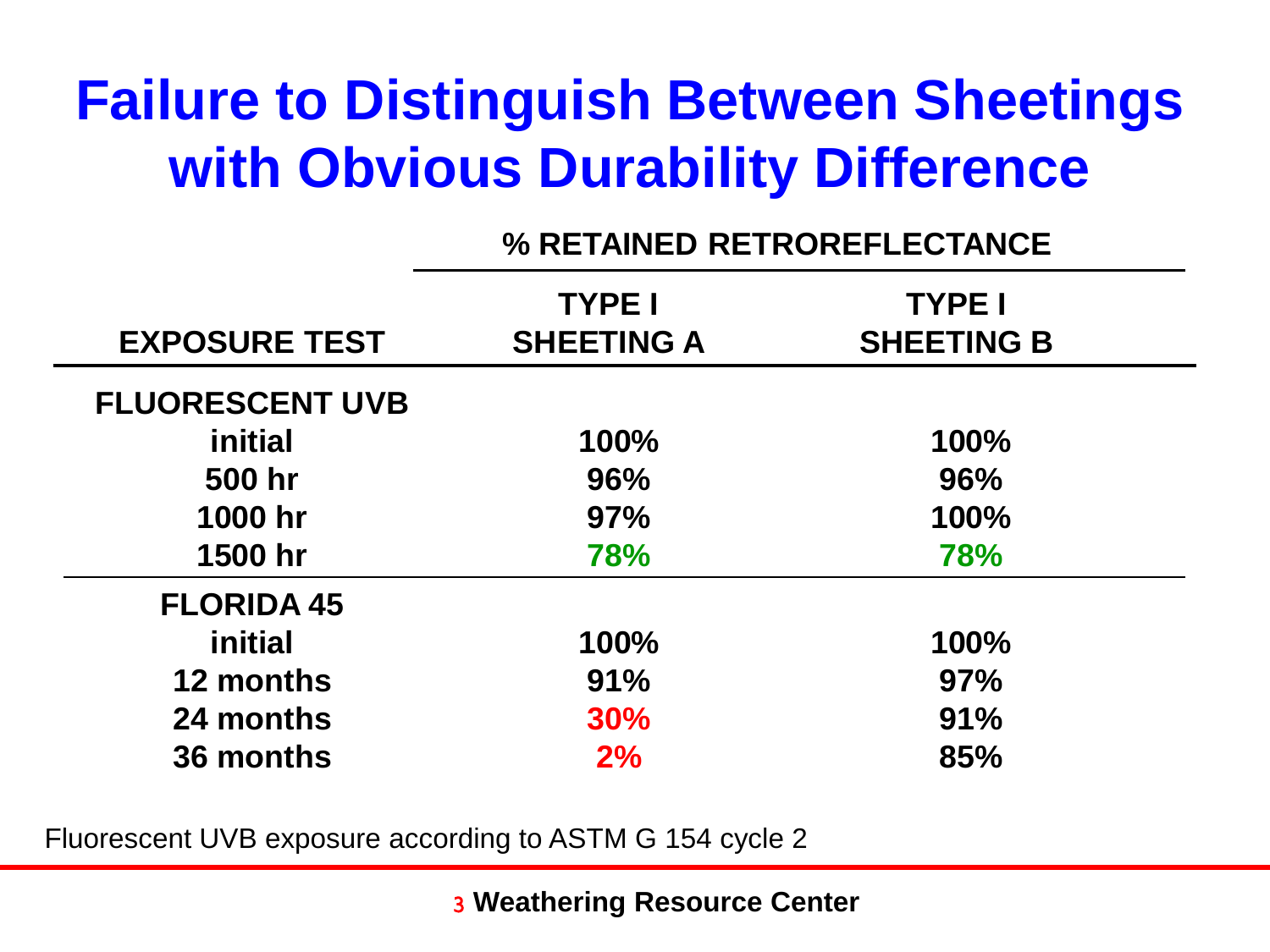### **Specifying Retroreflective Sheeting Durability**

#### • **ASTM D4956**

– **Durability requirement based on OUTDOOR exposures**

- **6 to 36 months in tropical summer rain (Miami) and hot desert (Phoenix) climates**
- **MINIMUM performance requirement – not an indicator of actual durability**
- **Filtered open flame carbon-arc is an optional requirement**
	- **Proposal to replace carbon-arc with xenon-arc is being considered**
- **Other specifications (e.g. EN12899)**
	- **Require both accelerated and outdoor exposures**
		- **Accelerated is xenon-arc**
		- **Outdoor is not precisely defined**
	- **Results from outdoor exposures take precedence**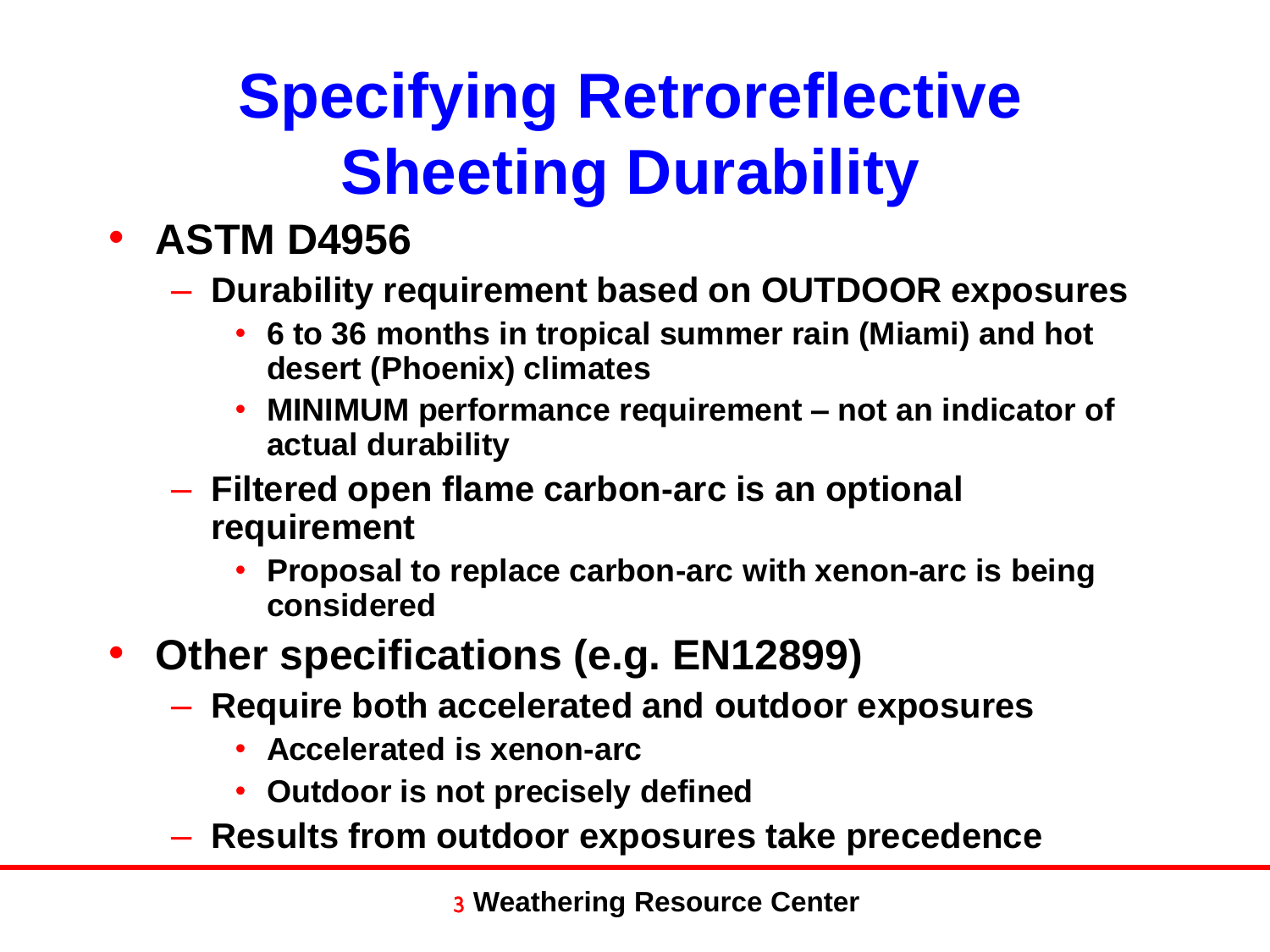### **Accelerated Test Development**

• **3M has developed several proprietary tests that are superior predictors of retroreflective sheeting durability**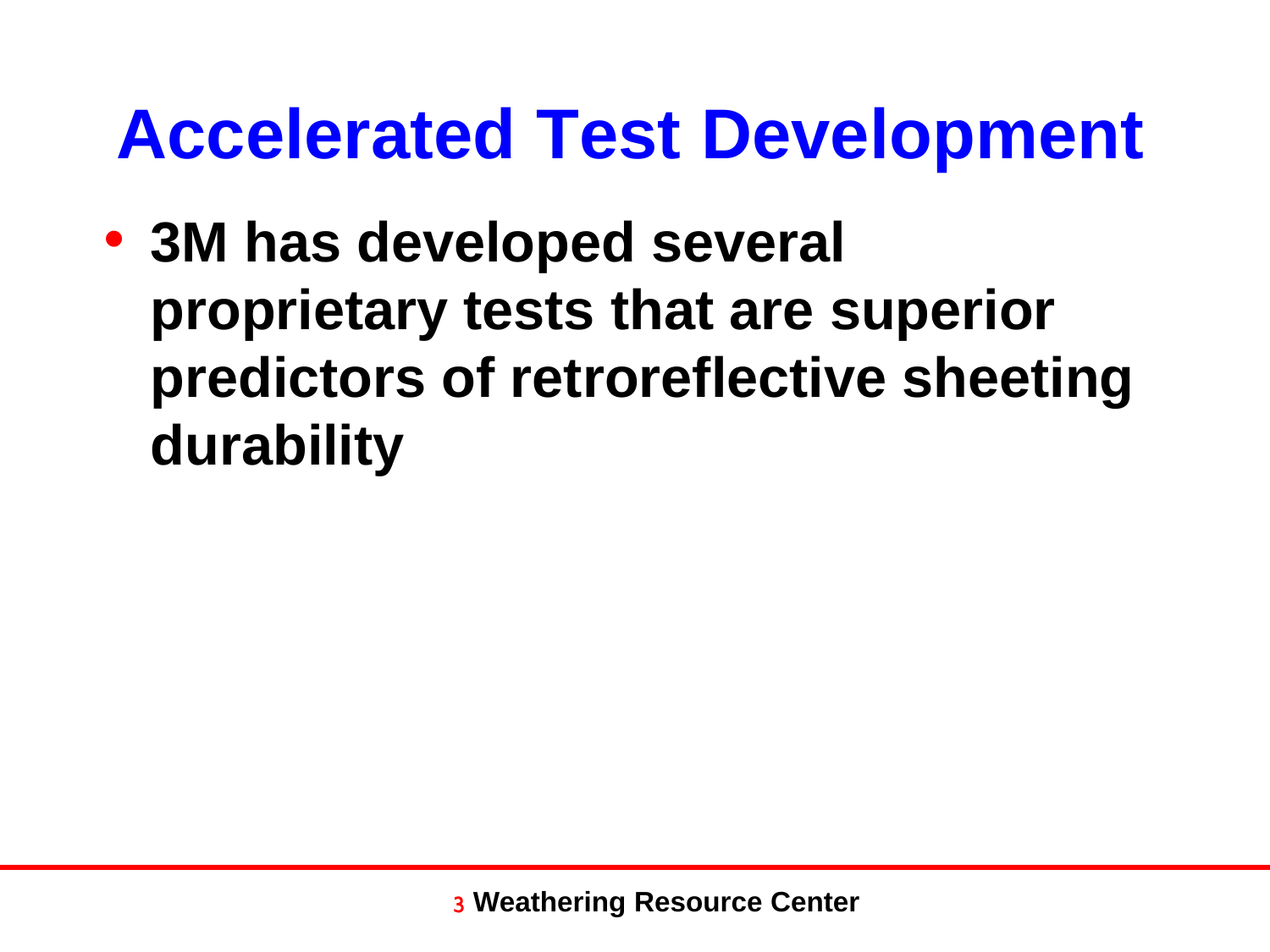#### **Dramatic Durability Difference Between Two TYPE III Sheetings**

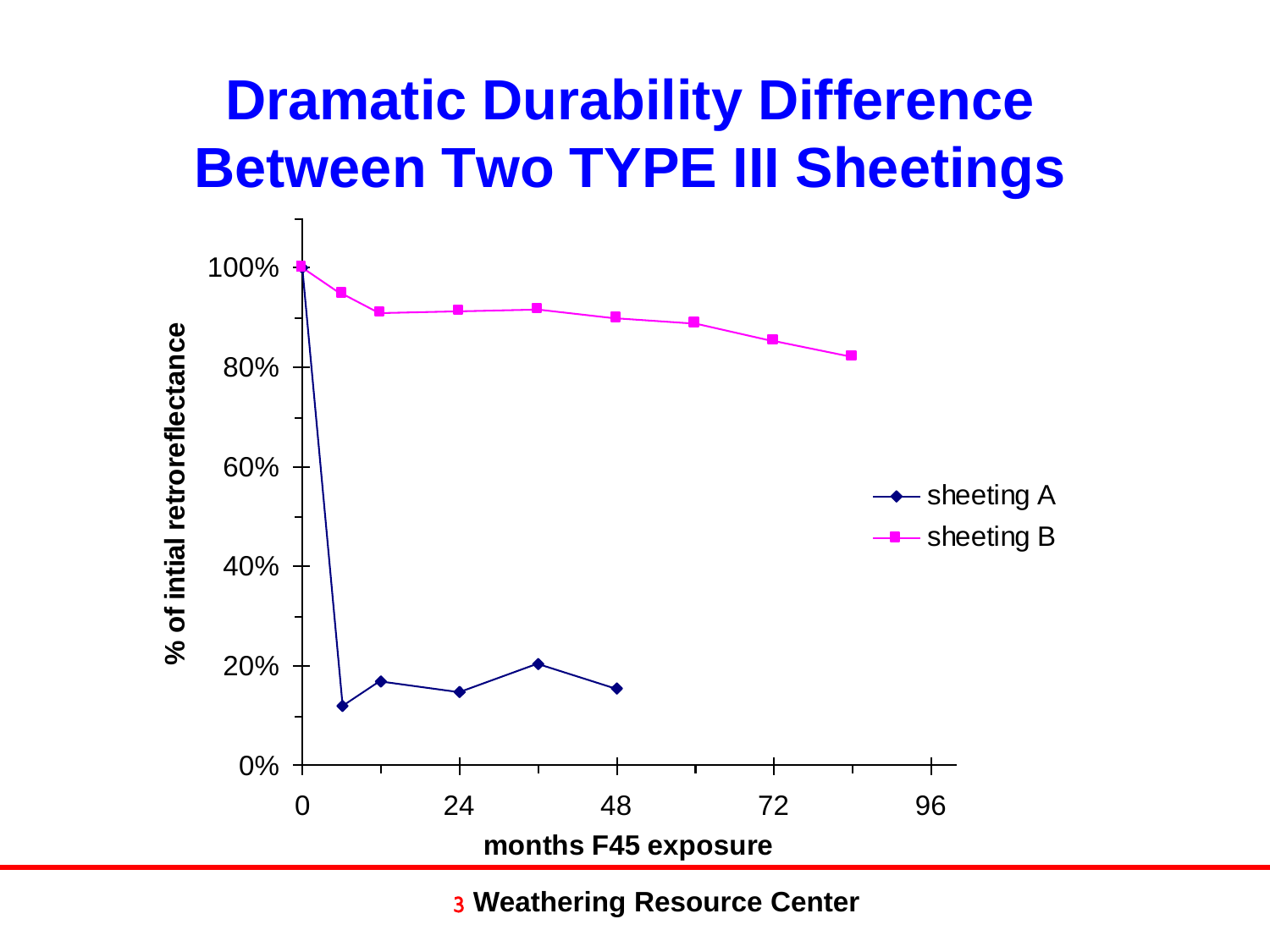### **Artificial Accelerated Test Results for the Same Two TYPE III Sheetings**

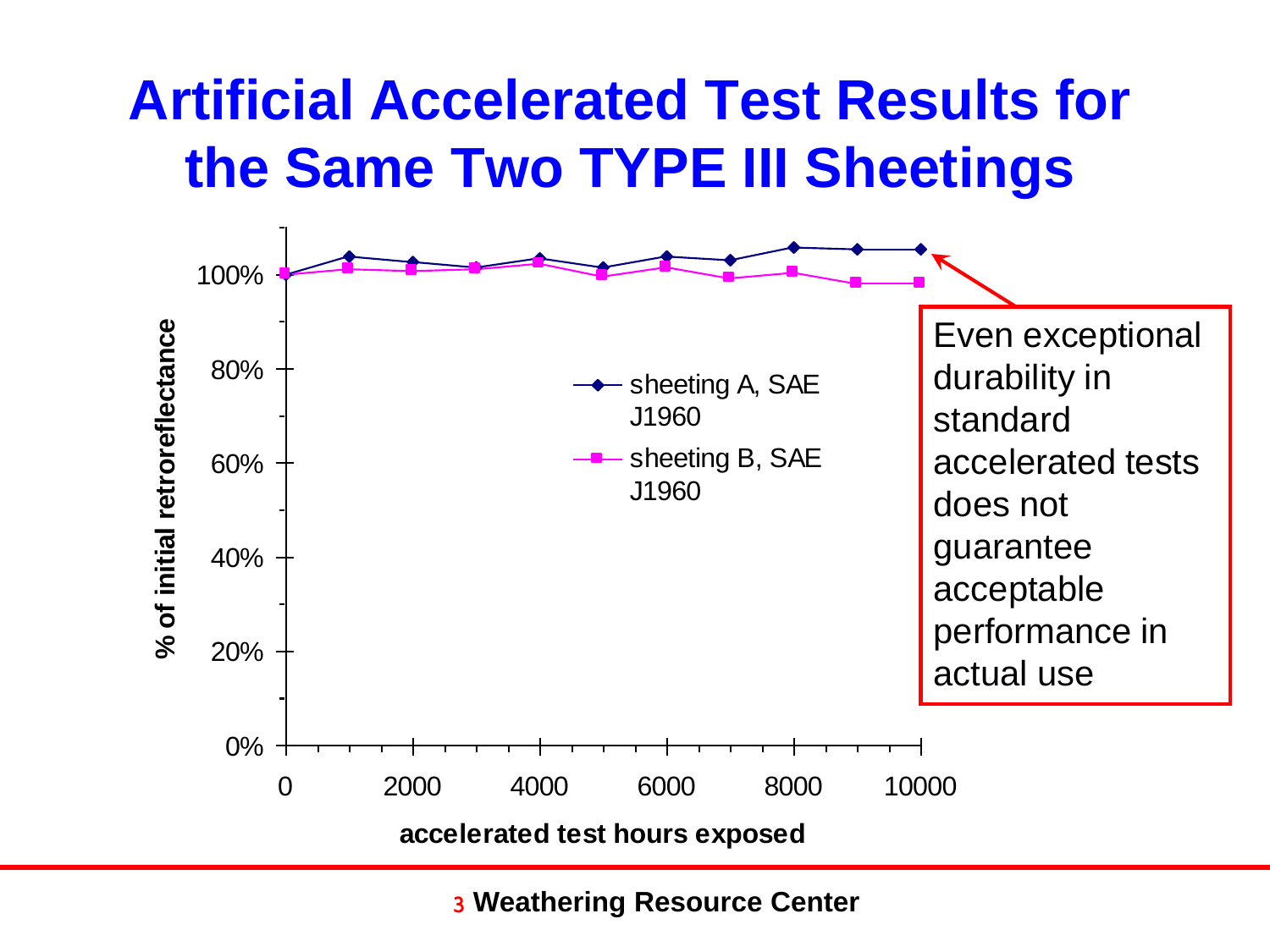### **Artificial Accelerated Test Results for the Same Two TYPE III Sheetings**

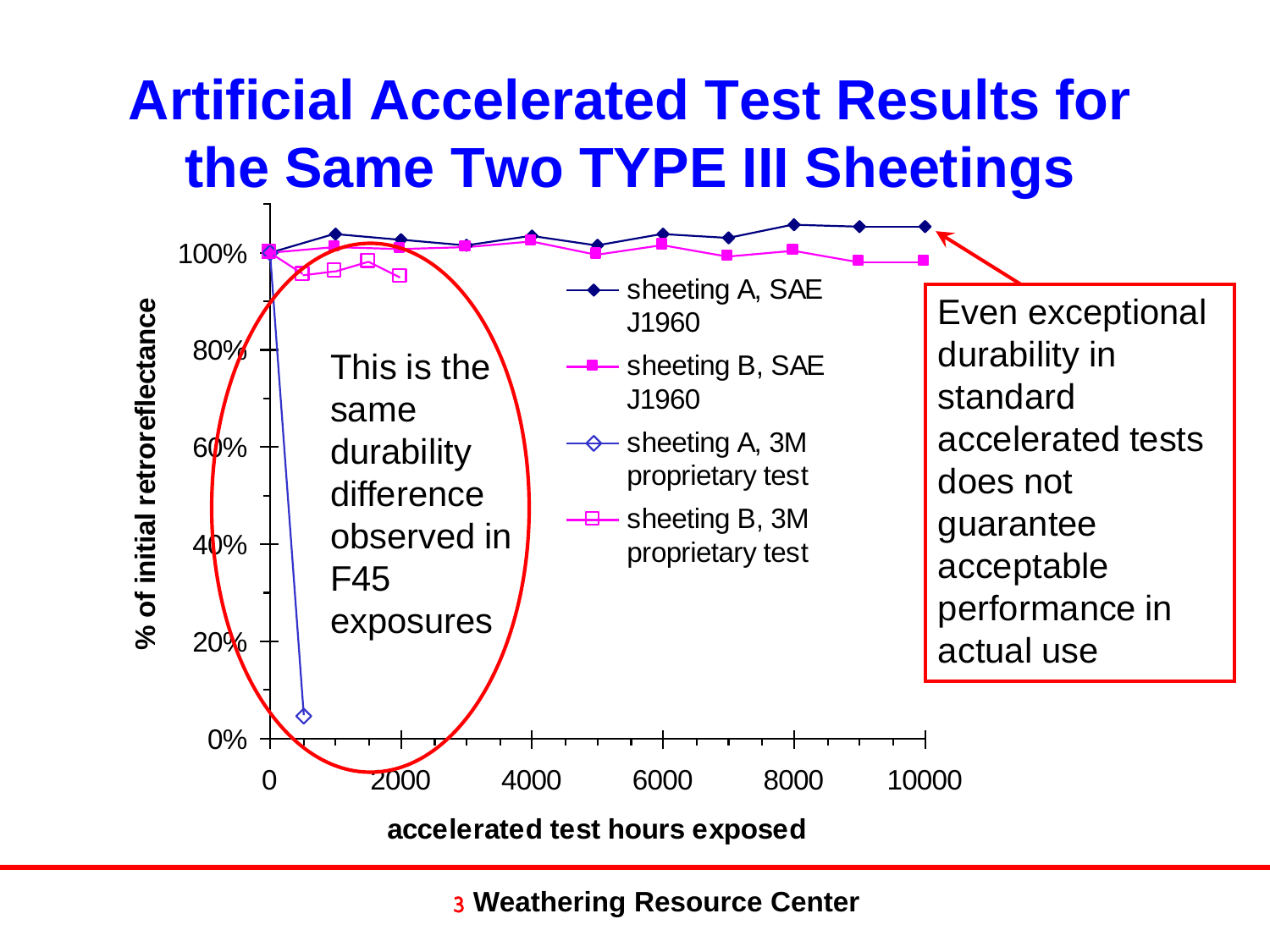### **F45 and A45 Results for 22 Enclosed Lens Sheetings**

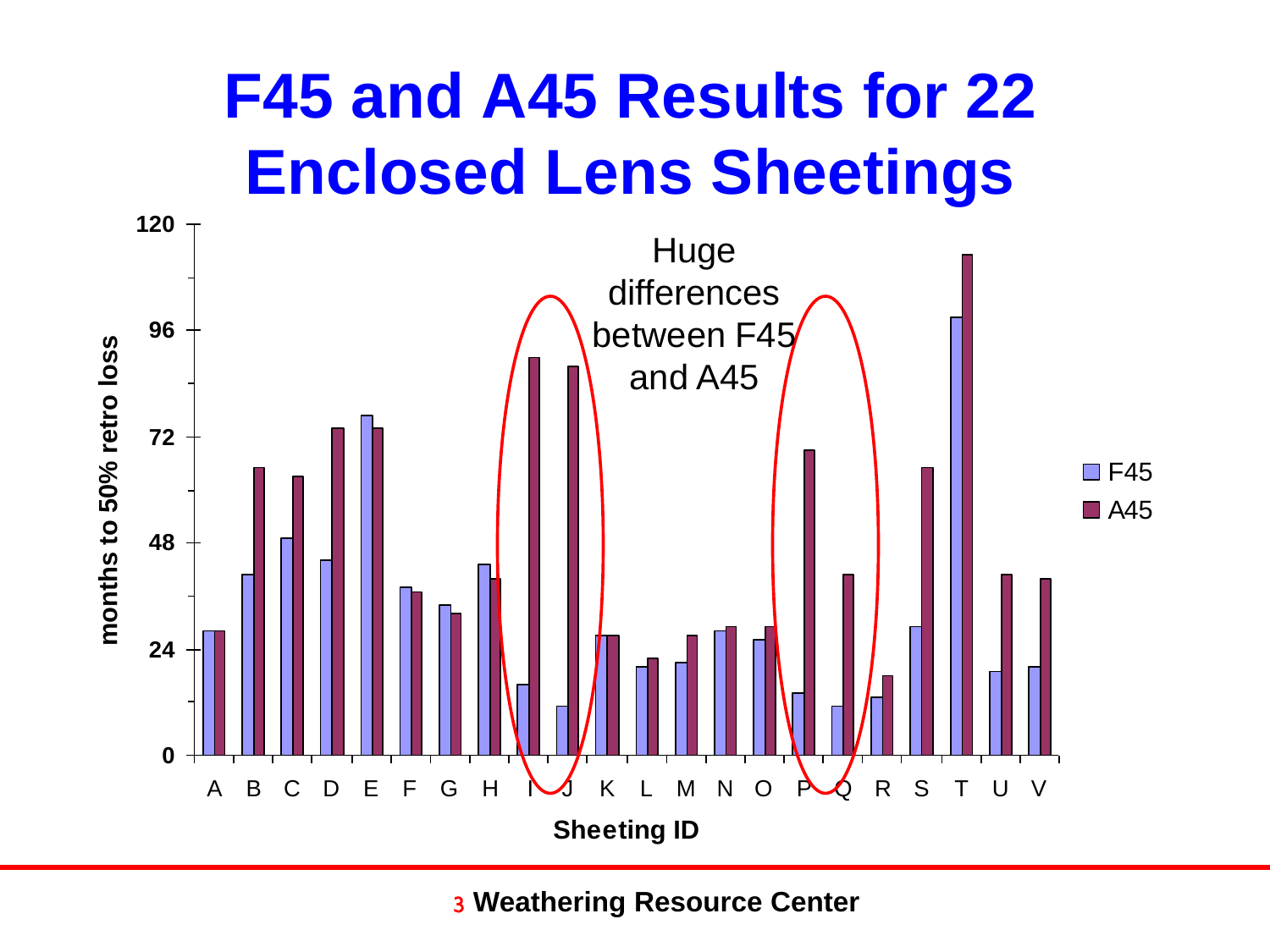# **Acceleration Factors Show Large Variation**

|                             | Rank        | $CV^*$ for $AF$ | Rank        | $CV^*$ for $AF$ |
|-----------------------------|-------------|-----------------|-------------|-----------------|
|                             | Correlation | to 1 year       | Correlation | to 1 year       |
| <b>Test Description</b>     | to $F45$    | F45             | to $A45$    | A45             |
| 3M proprietary test #1 0.88 |             | $30\%$          | 0.29        | 41%             |
| 3M proprietary test #2 0.25 |             | 87%             | 0.76        | 39%             |

- Rank correlation for  $F45$  to  $A45 = 0.24$ 
	- Different accelerated tests needed for F45 and A45
- Even tests with good rank correlation to outdoor exposures show huge variability in acceleration factors \*CV = Coefficient of Variance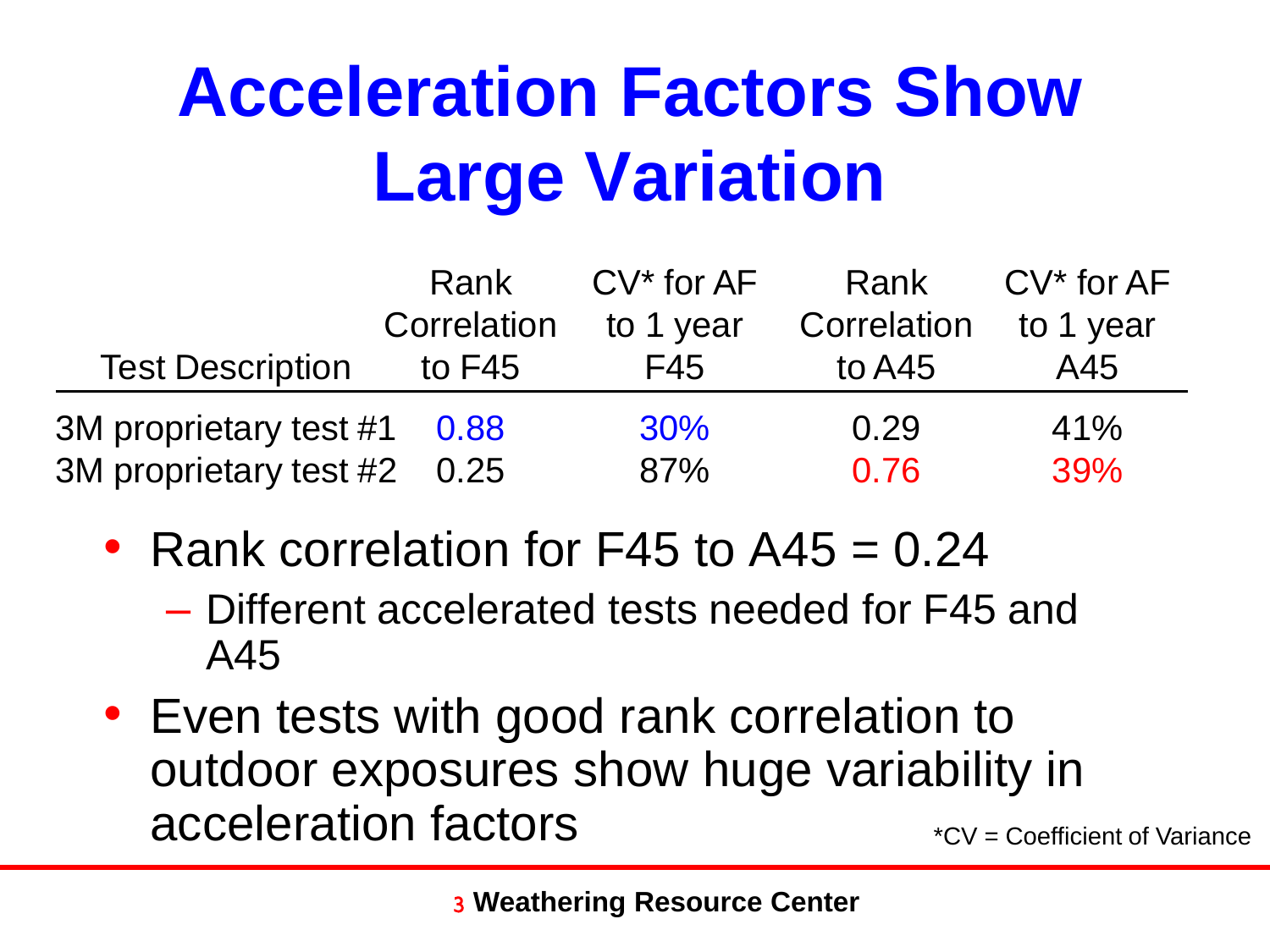## **Accelerated Test Development**

- **3M has developed several proprietary tests developed that are superior predictors of retroreflective sheeting durability**
- **"How to" of this test development taught in ASTM TPT on Weathering and Durability**
	- **Contact S. Murphy, 610-832-9685**
- **Light source is critical element in useful artificial accelerated weathering tests**
	- **Xenon-arc is a good broad-band simulation of solar radiation**
	- **Too much unrealistic short wavelength UV**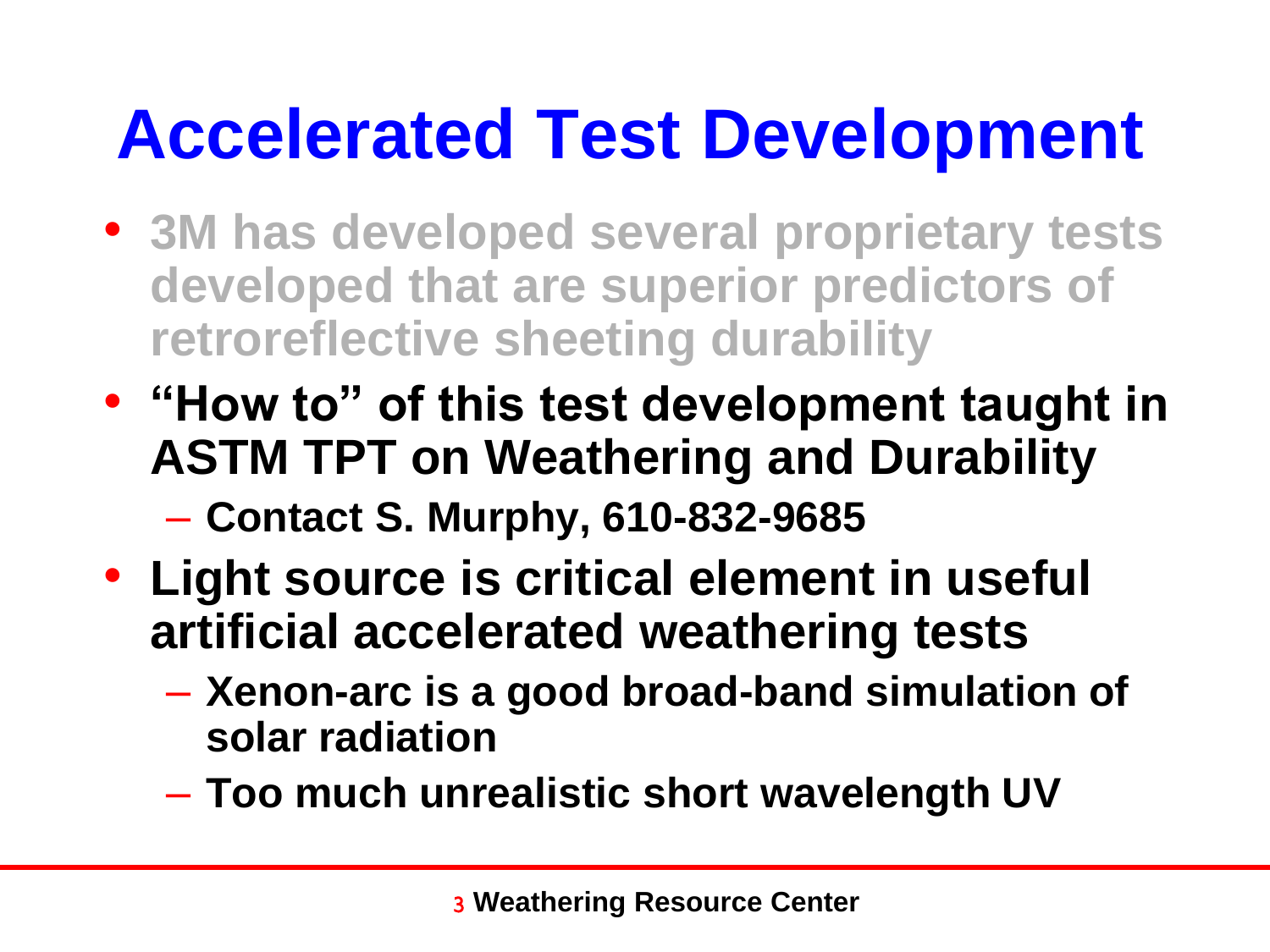#### **Filtered Xenon-arc Compared to Solar Radiation**

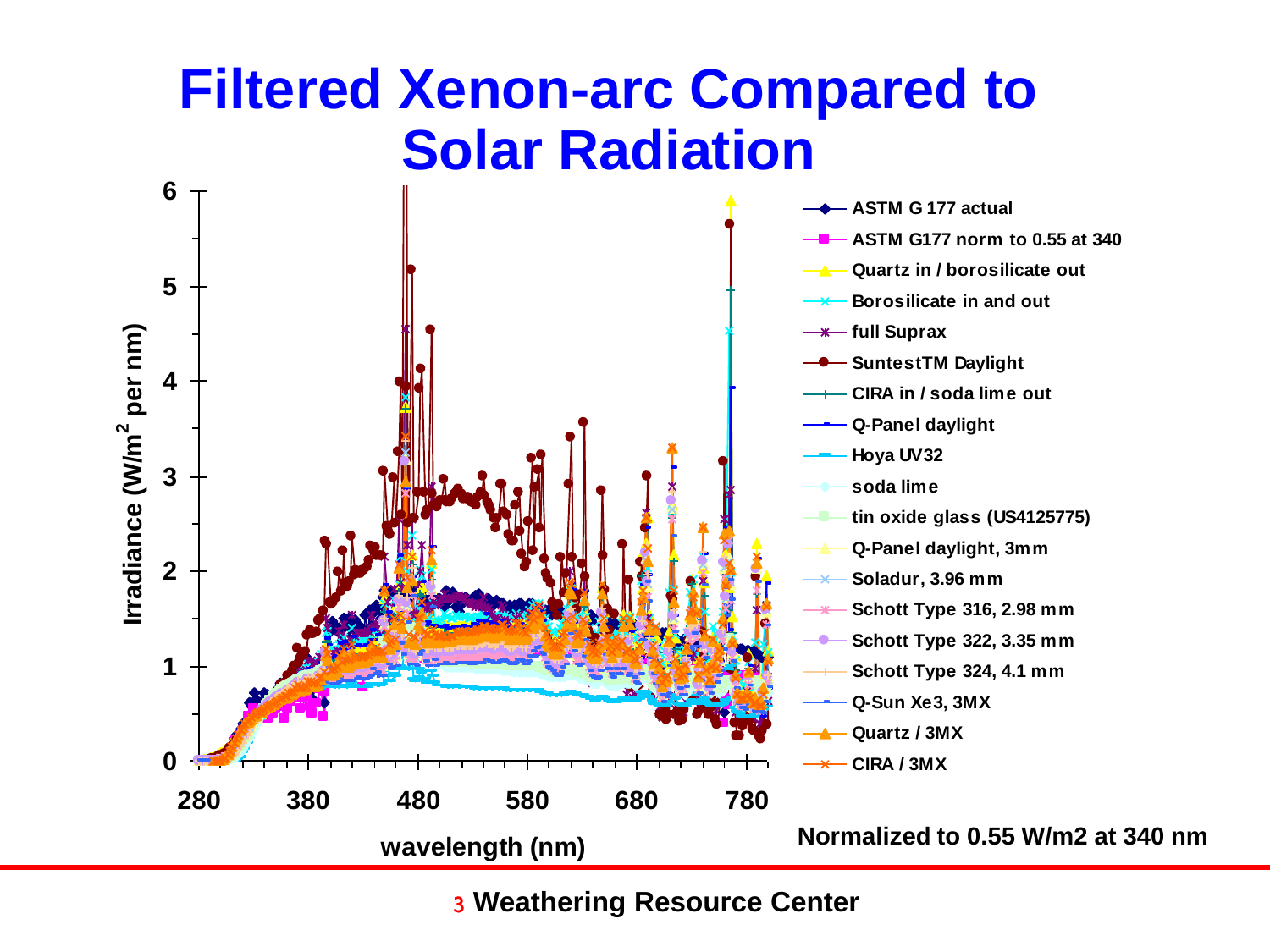#### **Filtered Xenon-arc Compared to Solar Radiation**

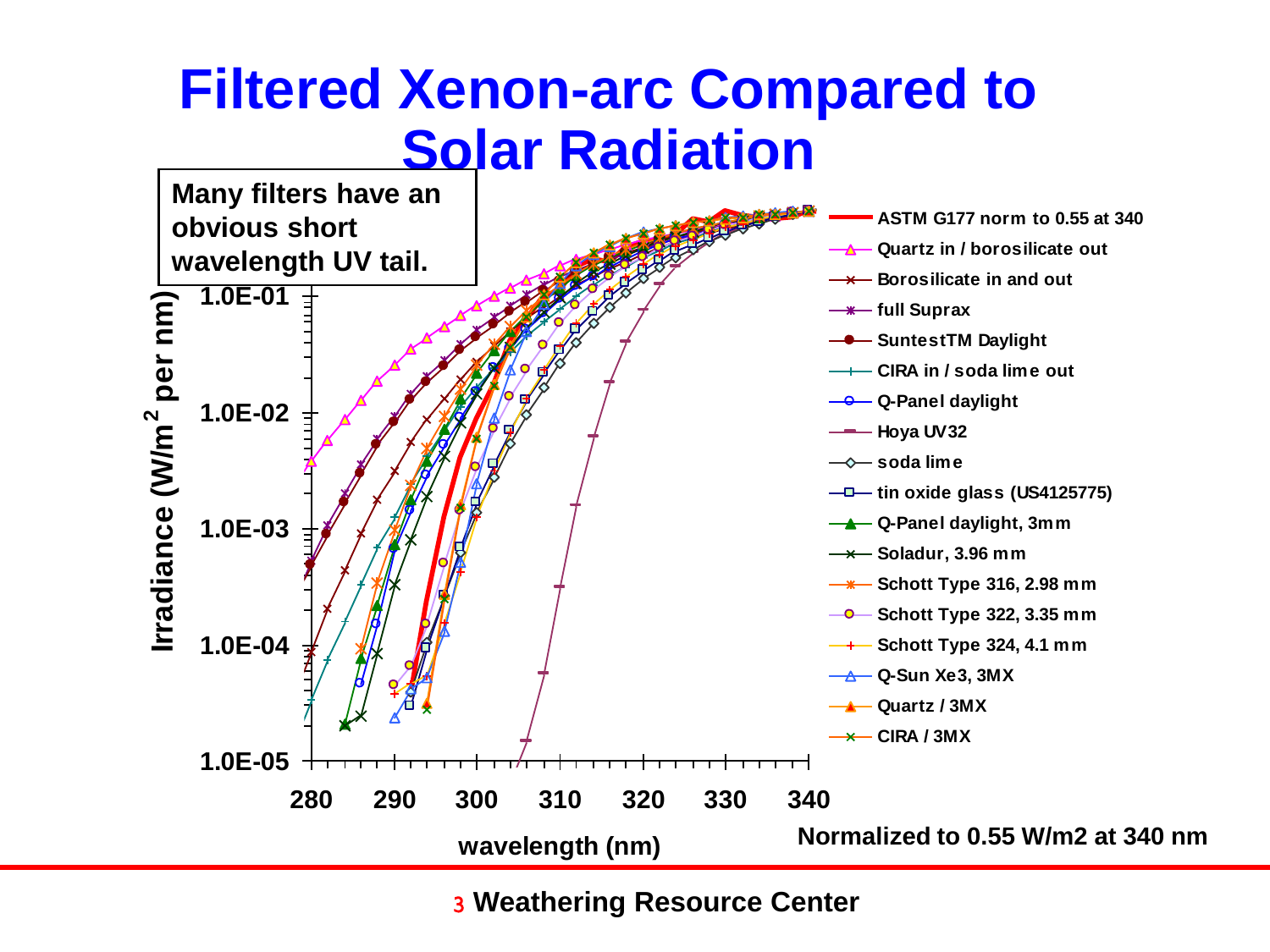#### **Xenon-arc Filters That Eliminate Short Wavelength UV Tail**

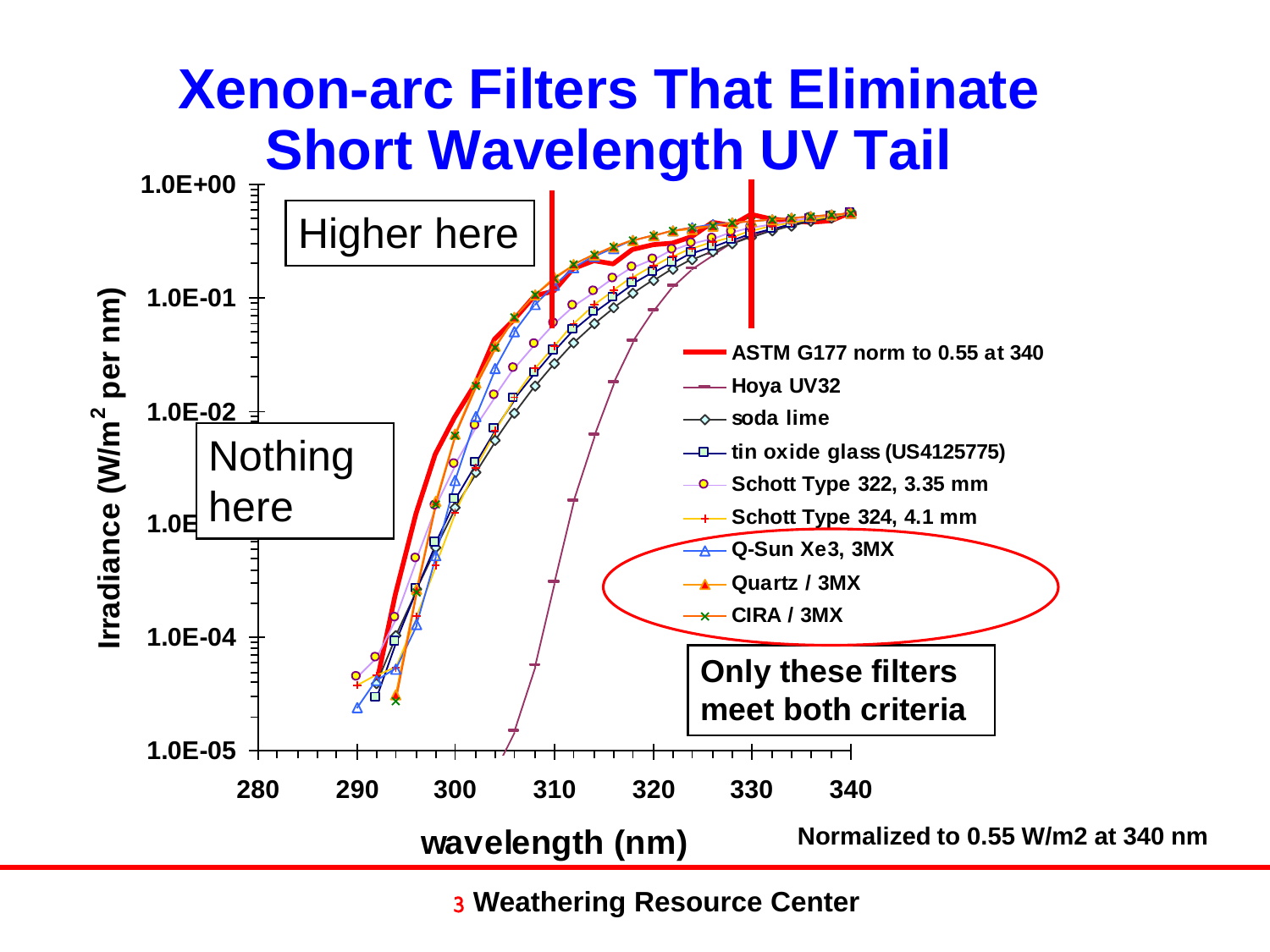#### **High Irradiance Xenon-arc Exposures Compared to Solar Radiation**

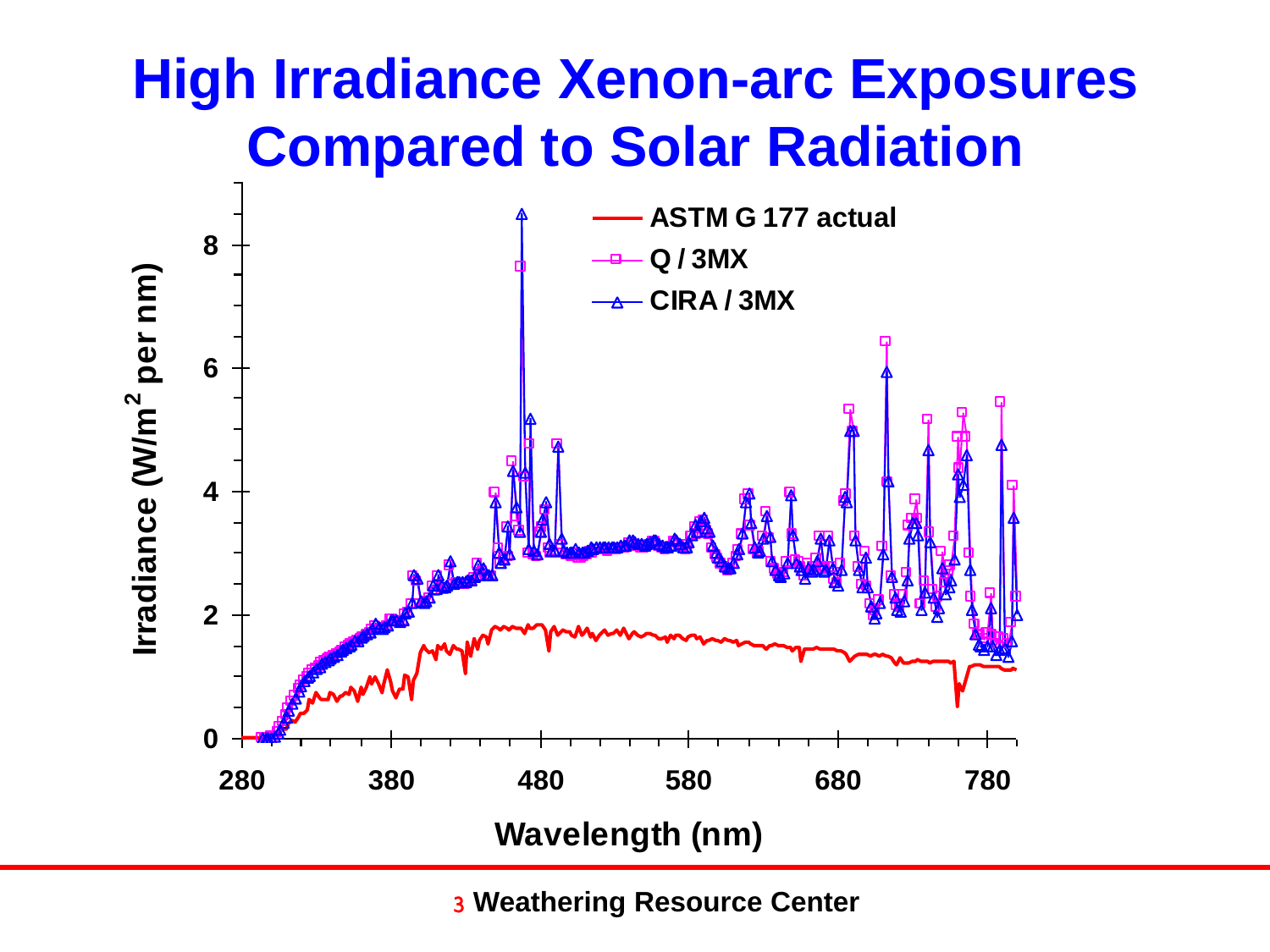#### **High Irradiance Xenon-arc Exposures Compared to Solar Radiation**

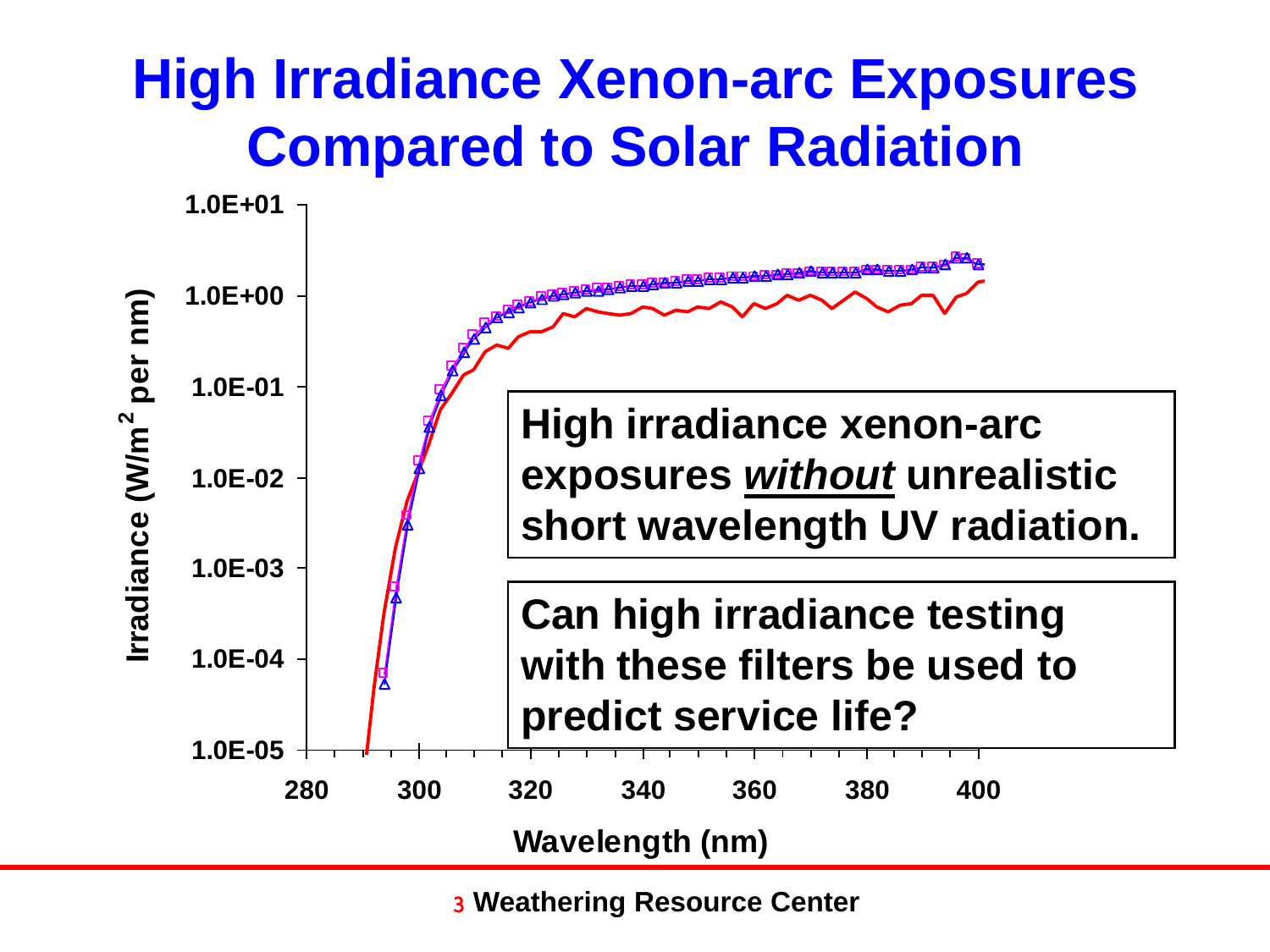# **Acceleration Factors**

**Ratio of time to produce a defined change in a material in outdoor exposure to the time to produce the same change in an accelerated exposure.**

$$
AF = \frac{t_{outdoor}}{t_{accelerated}}
$$

- **24 months Florida 45 exposure to 50% loss of retroreflectance**
- **2000 hr xenon-arc exposure produces 50% loss of retroreflectance**
	- **AF = 8.76** *or*
	- **1000 hr xenon-arc exposure = 1 year Florida 45 exposure**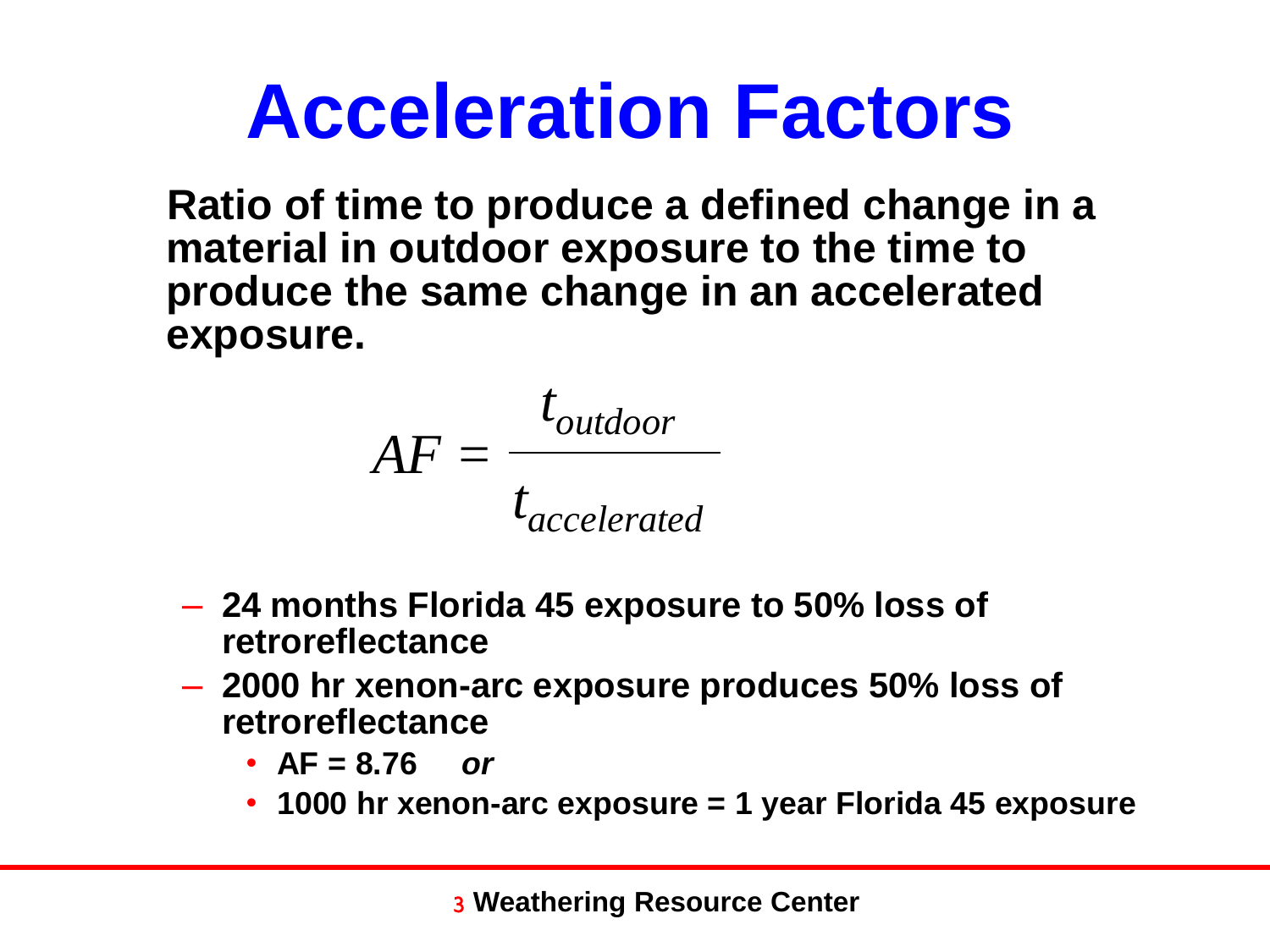### **Real World Example**

#### **Experimental Fluorescent Orange Microprismatic Sheeting**

![](_page_37_Figure_2.jpeg)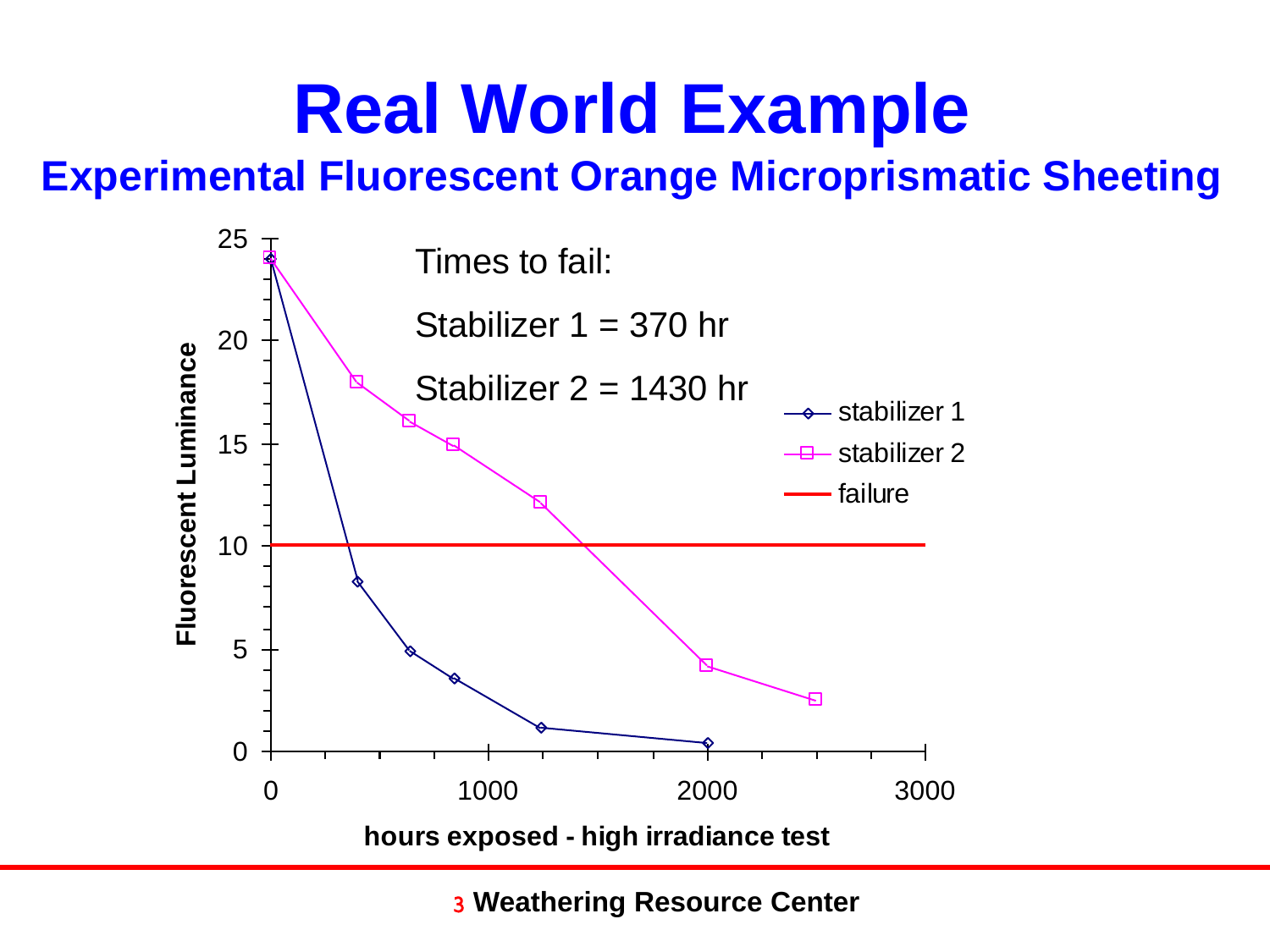## **Real World Example**

**Experimental Fluorescent Orange Microprismatic Sheeting**

- **Calculated versus actual outdoor results**
	- **Sheeting using stabilizer 1 fails in TX90S at 3.6 yr**
	- **High irradiance test is 85:1 acceleration**
		- **31256 hrs TX90S divided by 370 hr in high irradiance test**
	- **Sheeting with stabilizer 2 fails in high irradiance test at 1430 hr**
	- **Calculated failure for TX90S is 13.9 years**
	- **Actual TX90S fail time for sheeting with stabilizer 2 is 5.0 yr**
- **Extrapolated results from high irradiance test dramatically overestimate durability**
- **Why?**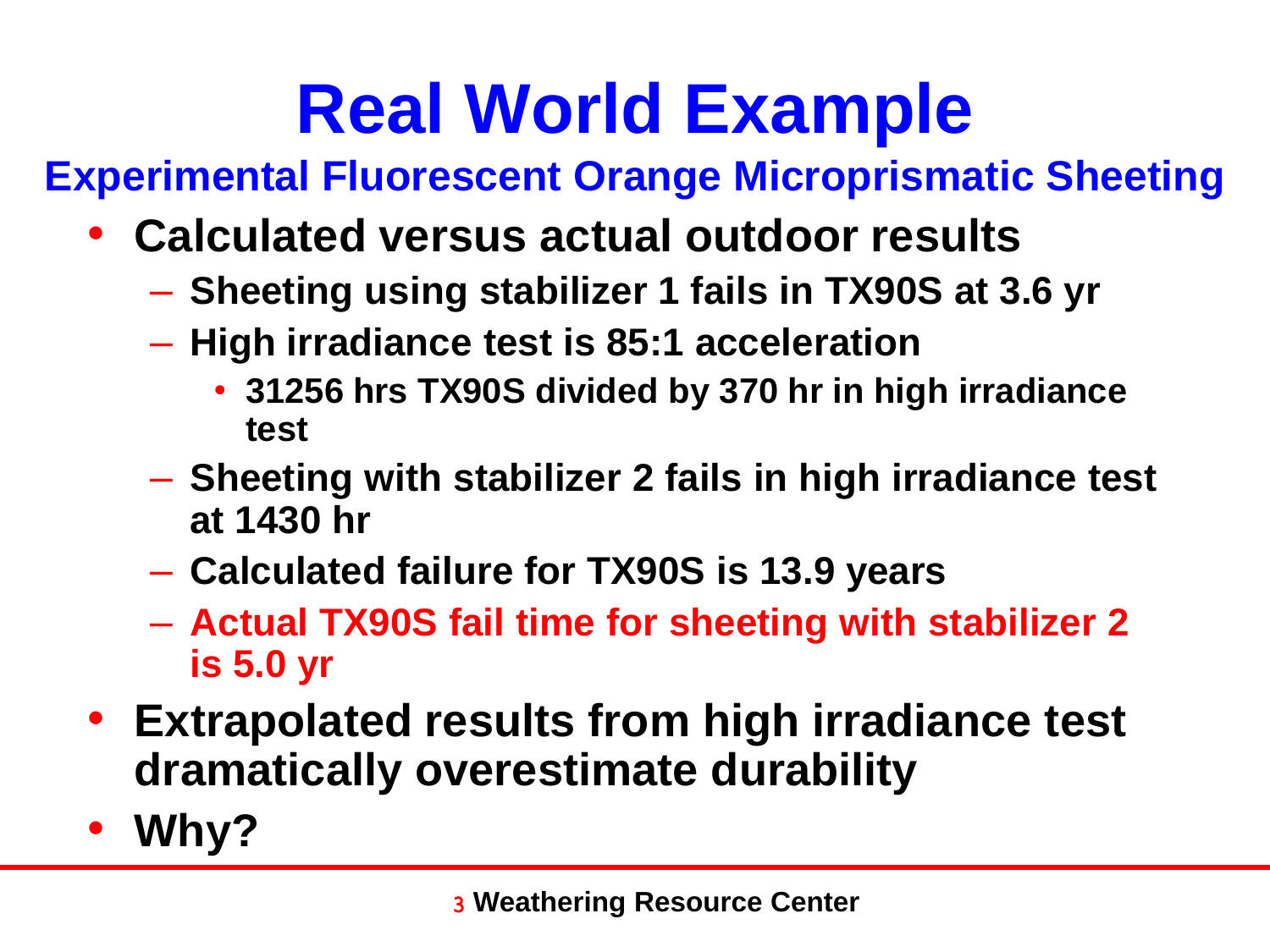### **Acceleration Factors are Subject to Material Variability**

- **Examples from literature:**
	- **AF's range from 1.8 to 50**
		- **Plastics, coatings, paints, polyolefins**

 $t_{outdoor} = t_{accelerated} * AF_{(light, heat, water, mixc.)}$ 

• **Since 1997, Focus of 3M weathering research has been on determining material responses to light, heat, and water**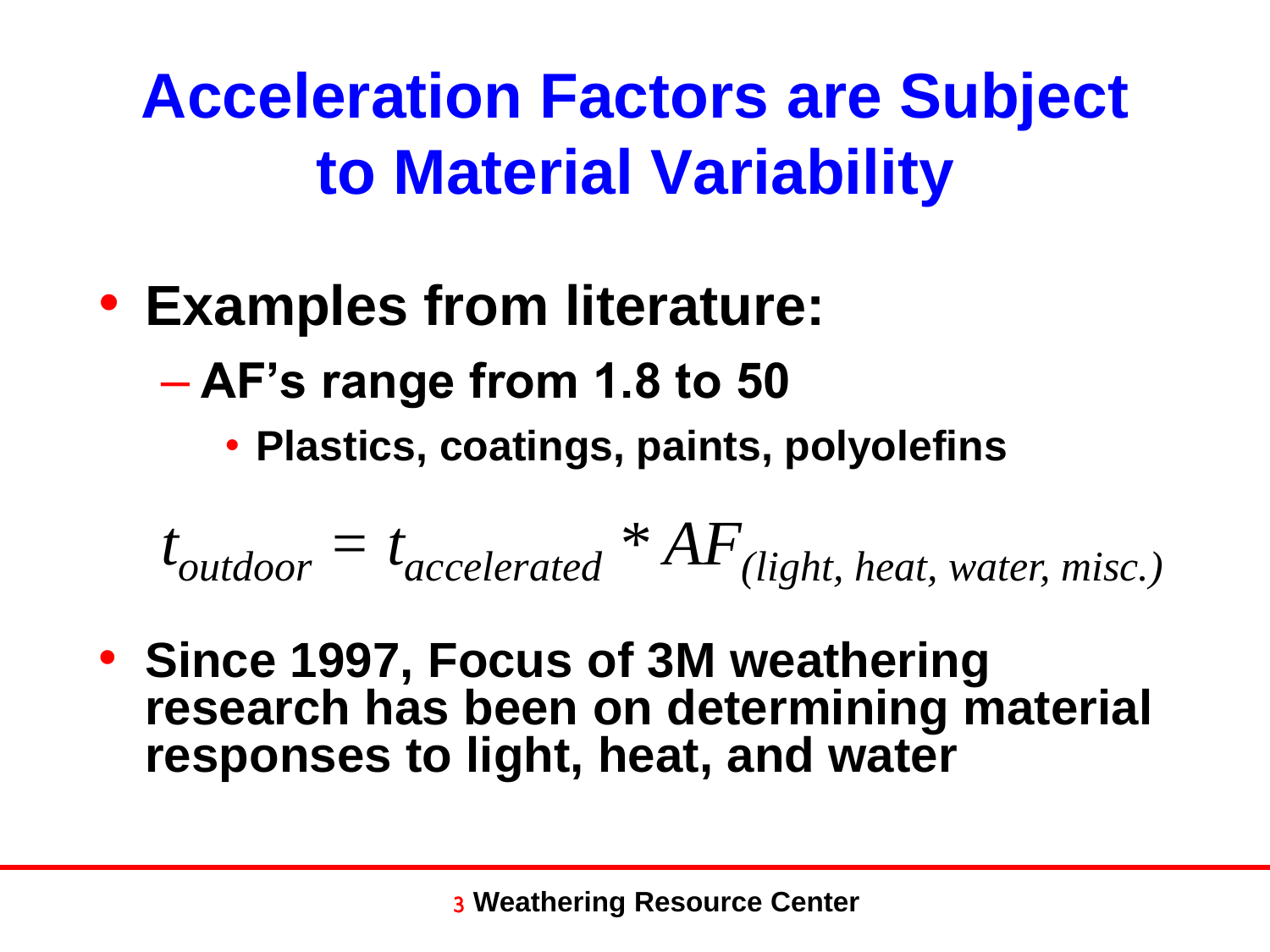# **Light Multiplier**

• **Power law equation to model material light response**

$$
I_{\text{effect}} = aI_{\text{actual}}^x
$$

*Ieffect = normalized material degradation rate Iactual = normalized irradiance on specimen a , x = experimentally derived constants*

- **Normalized to maximum irradiance used**
- **If x = 1, reciprocity is obeyed**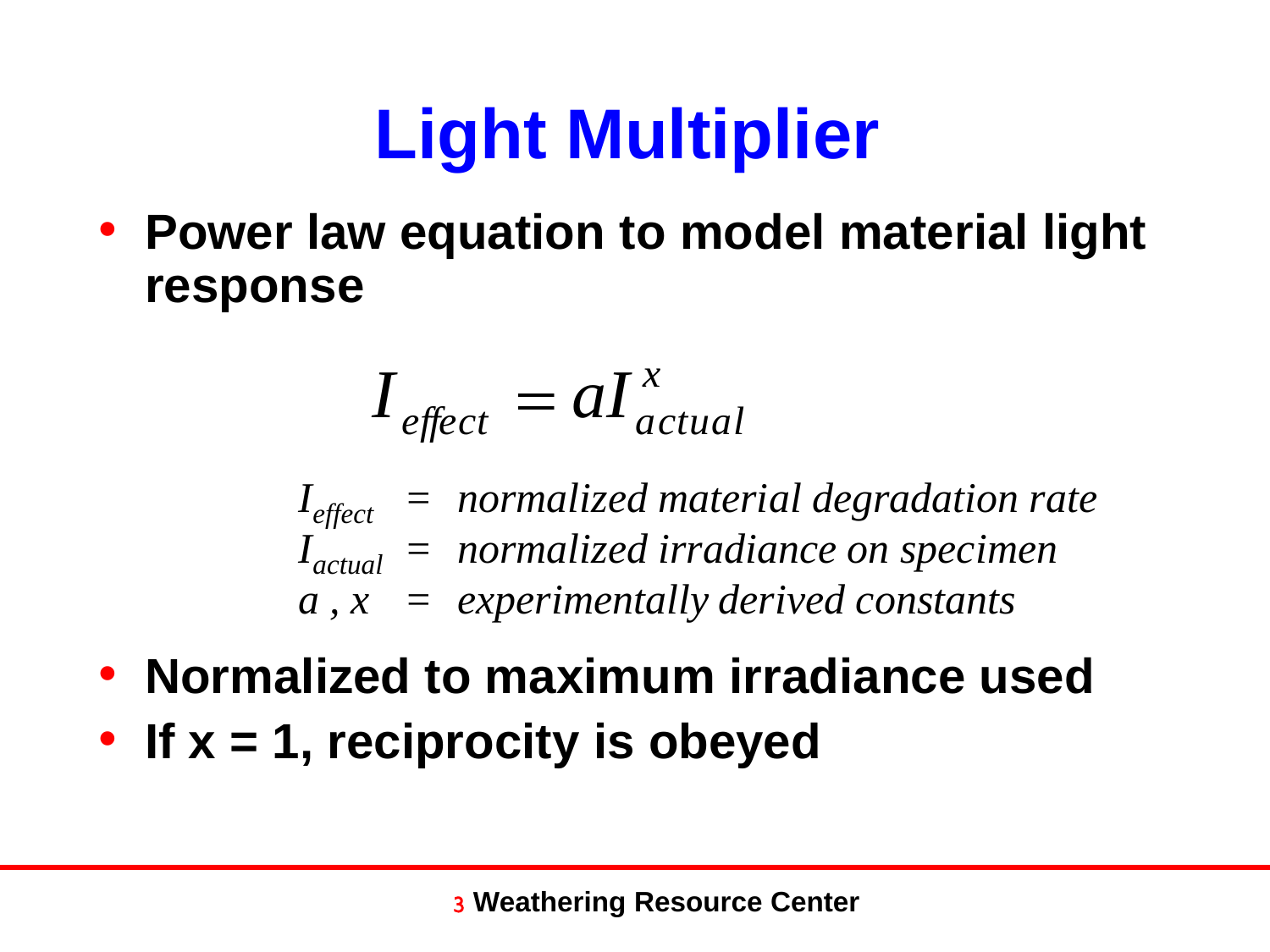### **Light Effect on Material Degradation**

• **Power law exponent for 50 materials**

| <b>Parameter</b>          | $\boldsymbol{\mathcal{X}}$ |                                            |
|---------------------------|----------------------------|--------------------------------------------|
| <b>Mean</b>               | 0.64                       |                                            |
| <b>Standard deviation</b> | 0.20                       | $I_{\text{effect}} = aI_{\text{actual}}^x$ |
| <b>Minimum</b>            | 0.20                       |                                            |
| <b>Maximum</b>            | 1.12                       |                                            |

- **Reciprocity is the exception**
- **What are the implications?**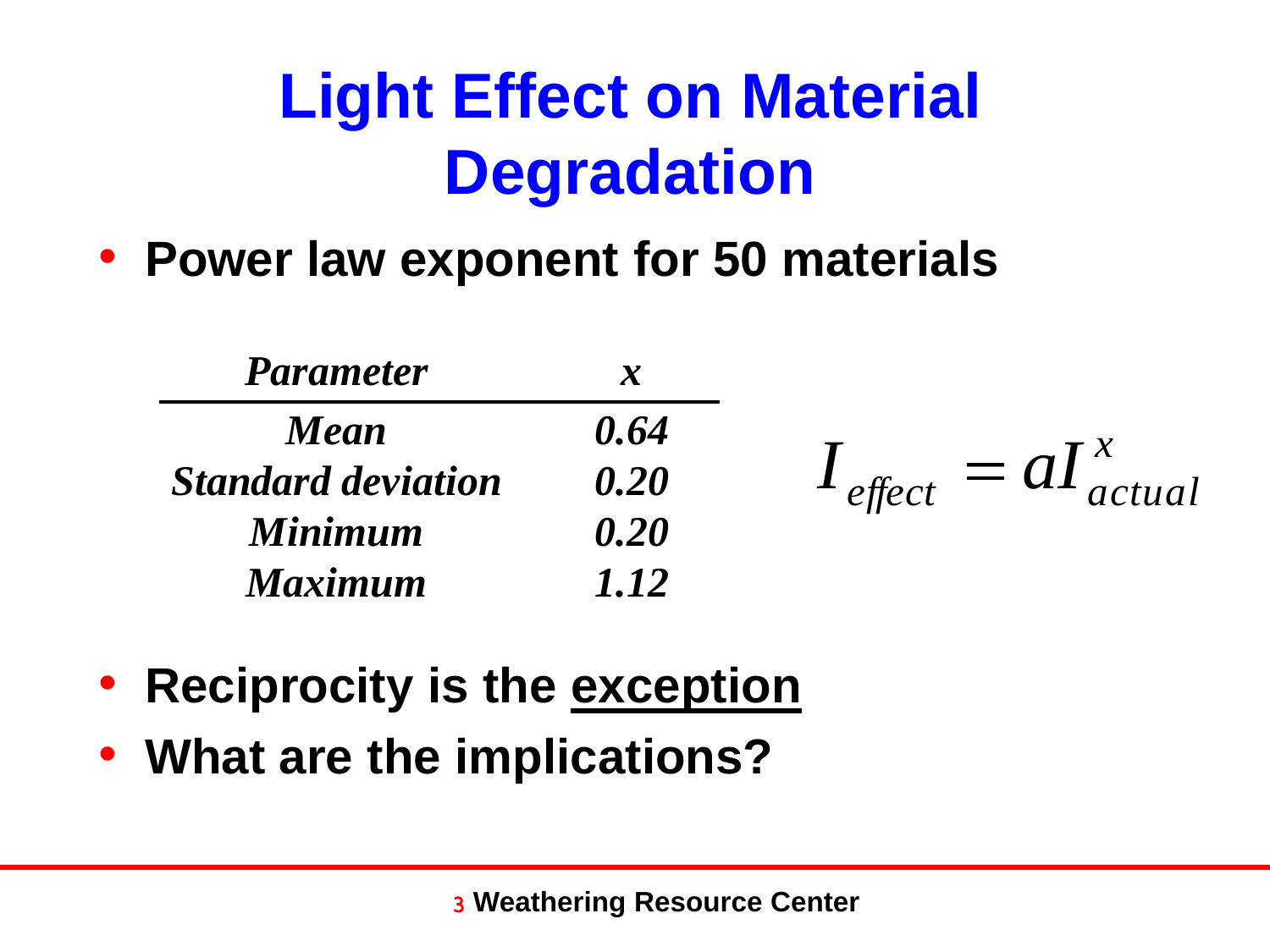### **Light Effect on Material Degradation**

![](_page_42_Figure_1.jpeg)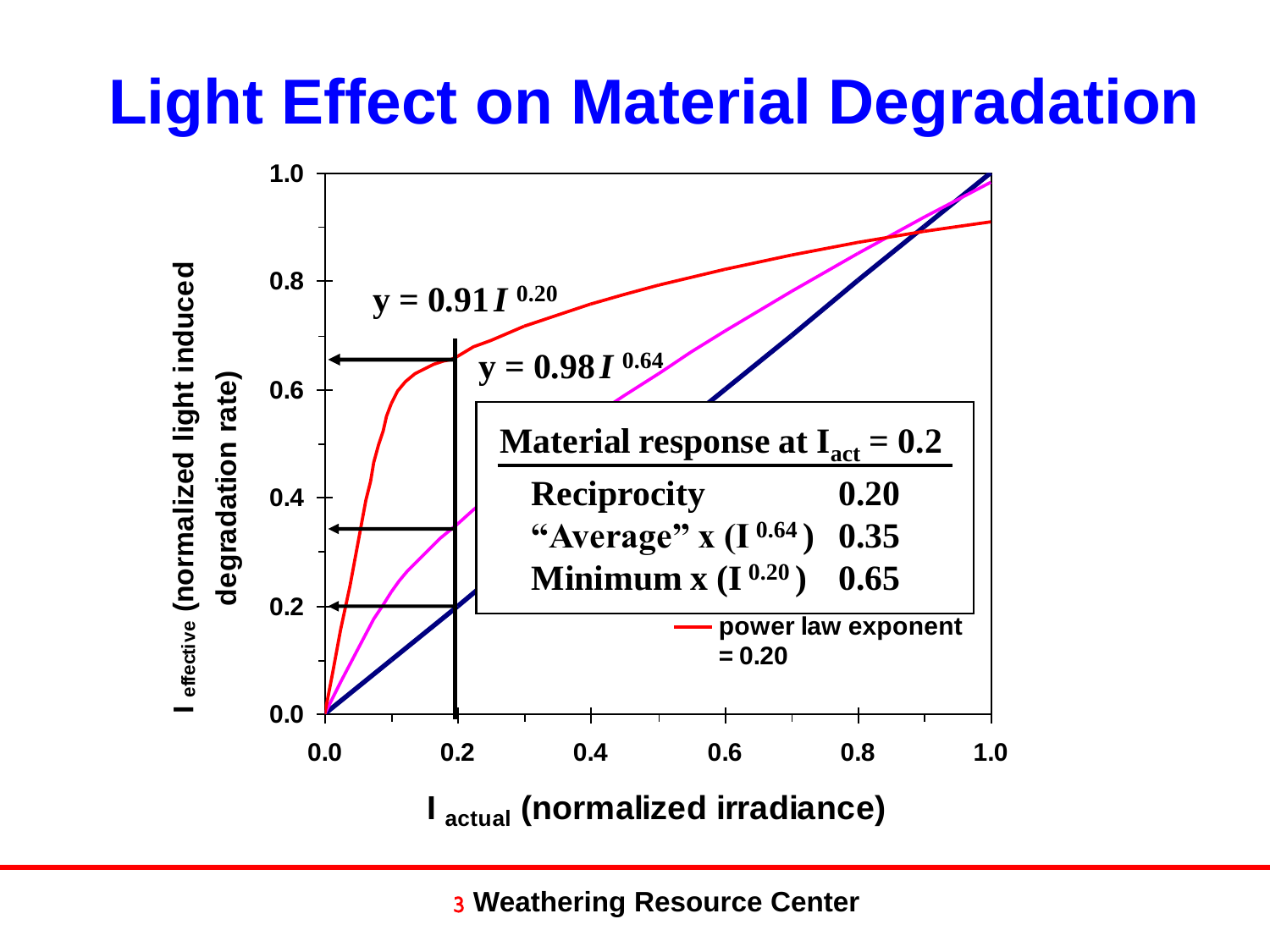### **Temperature Multiplier**

- **Degradation rate increase per 10** <sup>o</sup>**C temperature increase**
	- **Determined for 50 materials**

![](_page_43_Figure_3.jpeg)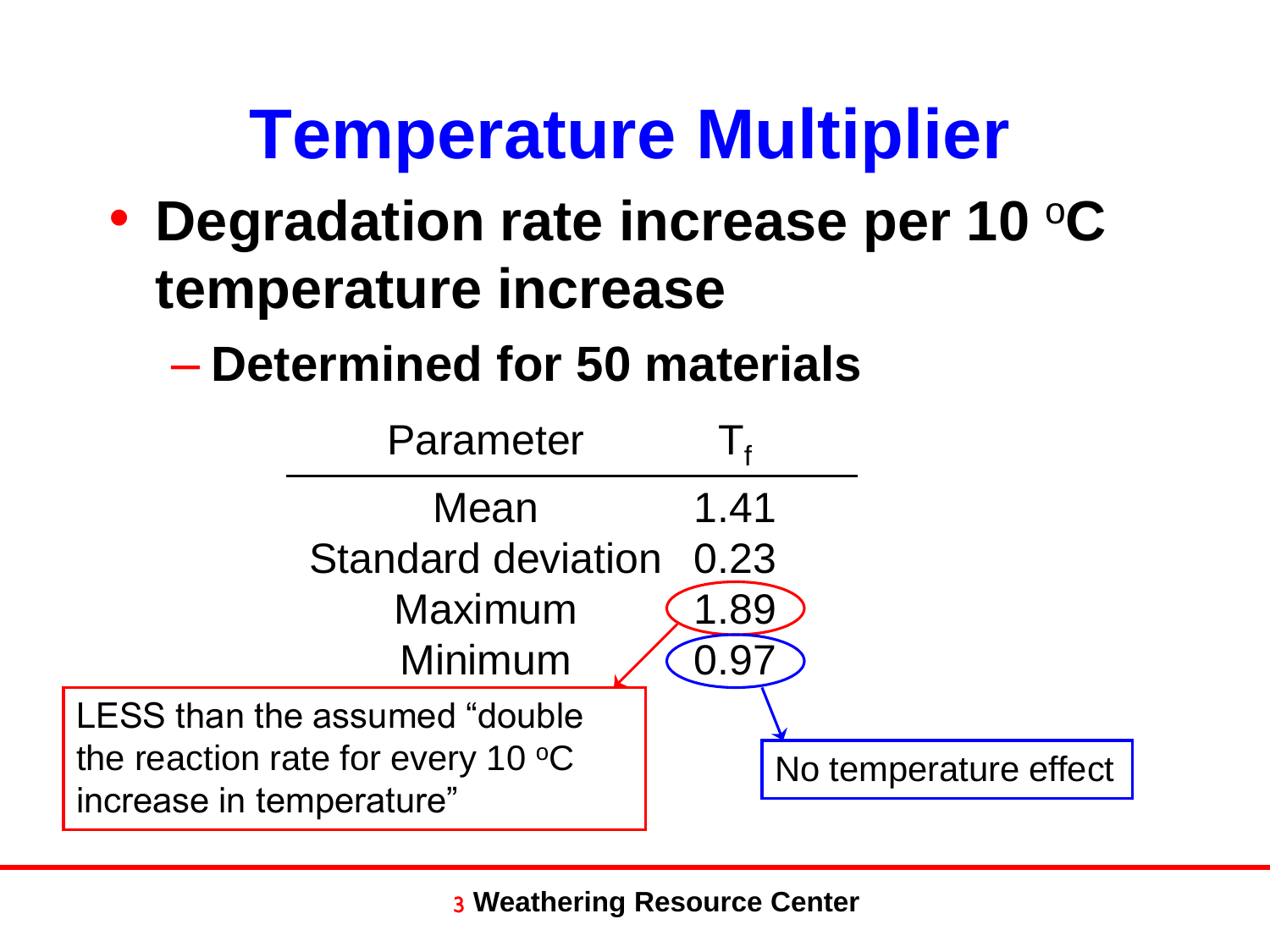![](_page_44_Figure_0.jpeg)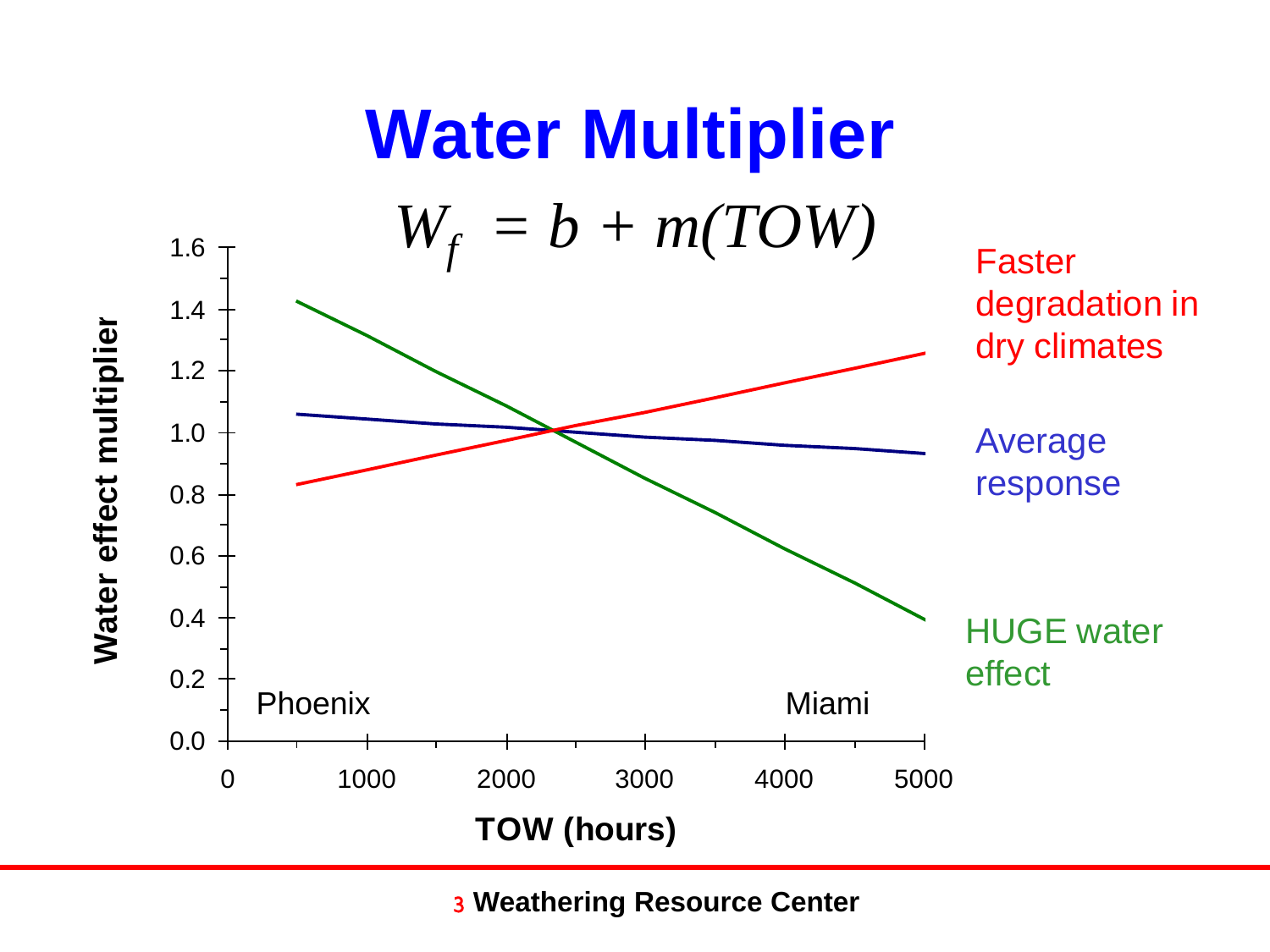### **Relating Accelerated and Outdoor Failure Times**

$$
t_1 = t_2 \left[ \frac{L_2 I_2^x \cdot \cdot + mTOW_2 \cdot \left( T_f^{\left( \frac{T_2 - T_1}{10} \right)} \right)}{L_1 I_1^x \cdot \cdot + mTOW_1} \right]
$$

- **Power law exponent x, plus constants b, m, and T<sup>f</sup> determined experimentally**
	- **3M has determined these parameters for more than 50 materials**
- **Must define light, heat, and moisture stresses in outdoor and accelerated environments**
- **t1 = Outdoor test time**
- **t2 = Accelerated test time**
- **L1 = Light on fraction outdoors**
- **L2 = Light on fraction for accelerated test**
- **I1 = Irradiance in outdoor test**
- **I2 = Irradiance in accelerated test**
- $TOW_1 = Time of wetness outdoors$
- **TOW<sup>2</sup> = Time of wetness - accelerated test**
	- **T1 = Temperature - outdoors**
	- **T2 = Temperature - accelerated test**
		- **x = Power law exponent**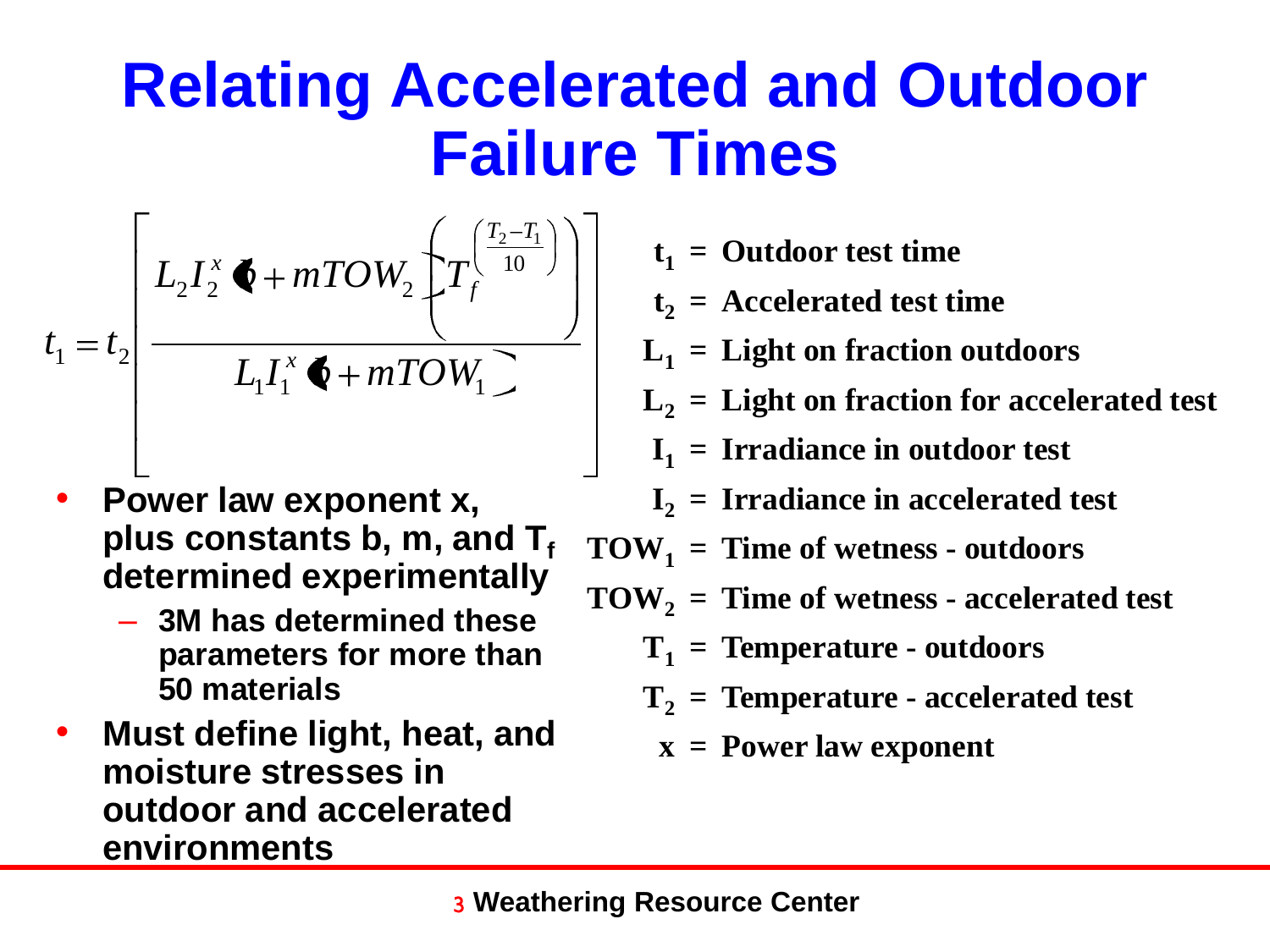### **Stresses in outdoor and accelerated exposures**

- **Light**
	- **295-385 nm total UV**
		- **Outdoor from climate data reported by Atlas Weathering Service Group**
		- **Accelerated from spectroradiometric measurements**
- **Heat**
	- **Surface temperature from:**

$$
T_s = T_a + I \frac{a}{h}
$$

- **T<sup>a</sup> and I data from Atlas Weathering Services Group**
- **Direct measurement in accelerated testing**
- **Water**
	- **Time of wetness from climate data or knowledge of accelerated test cycle**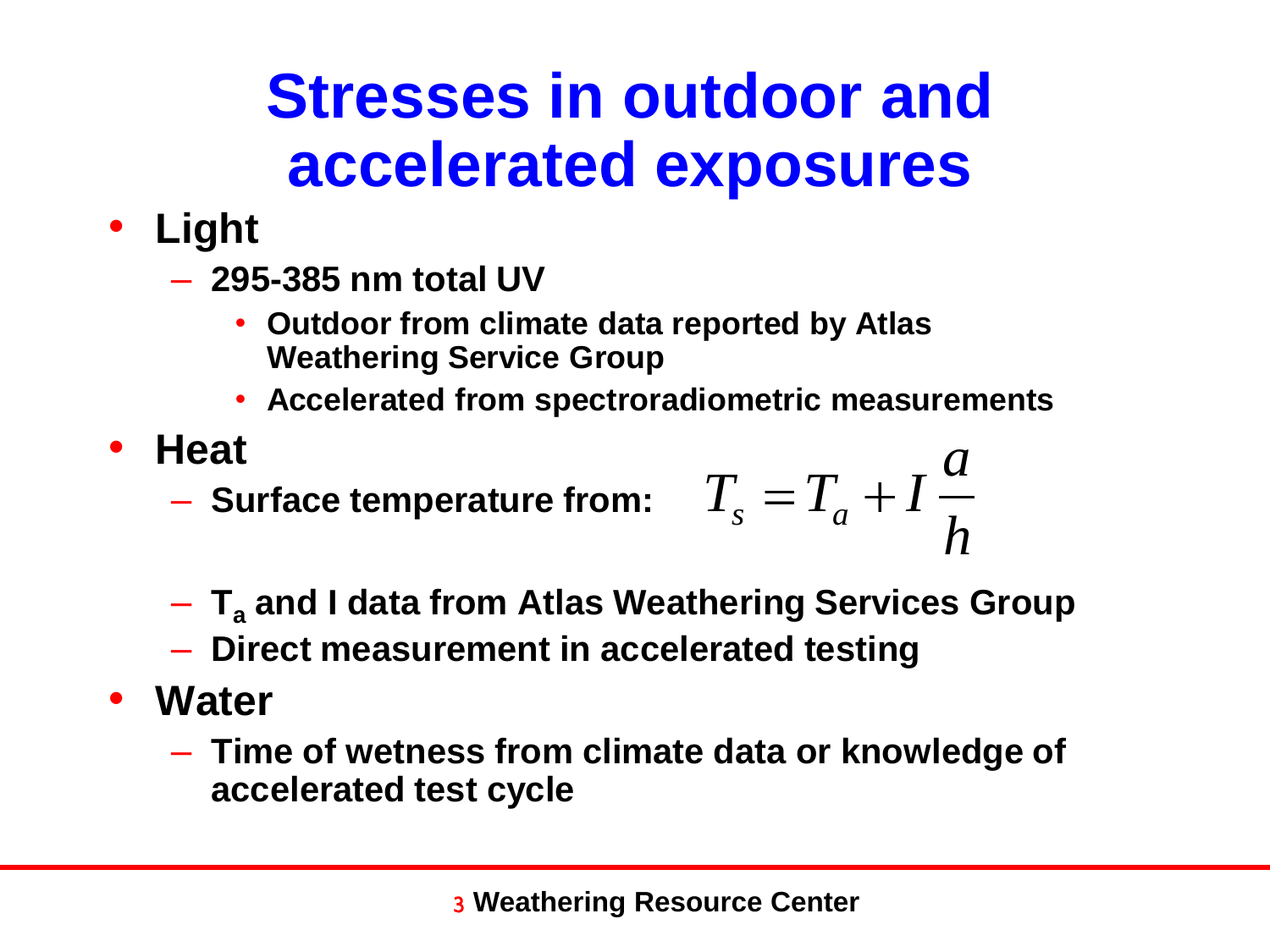### **Relating Accelerated and Outdoor Failure Times**

$$
t_1 = t_2 \left| \frac{L_2 I_2^x \cdot \cdot + mTOW_2 \cdot \left\{ T_f^{\left( \frac{T_2 - T_1}{10} \right)} \right\}}{L_1 I_1^x \cdot \cdot + mTOW_1 \cdot \cdot} \right|
$$

• **Determine distribution of possible outdoor failure times from a single accelerated test result**

- **t1 = Outdoor test time**
- **t2 = Accelerated test time**
- **L1 = Light on fraction outdoors**
- **L2 = Light on fraction for accelerated test**
- **I1 = Irradiance in outdoor test**
- **I2 = Irradiance in accelerated test**
- $TOW_1 = Time of wetness outdoors$
- **TOW<sup>2</sup> = Time of wetness - accelerated test**
	- **T1 = Temperature - outdoors**
	- **T2 = Temperature - accelerated test**
		- **x = Power law exponent**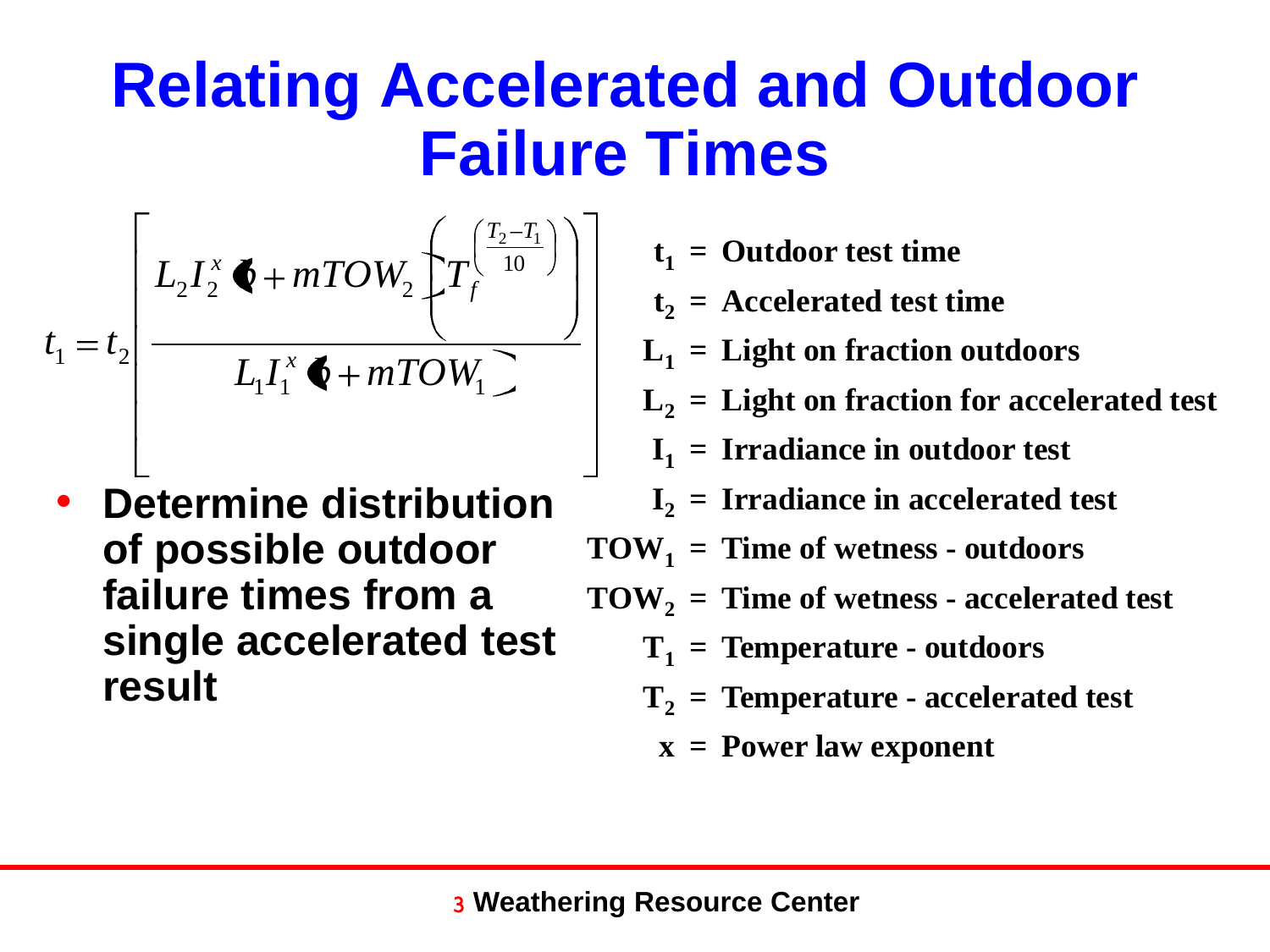#### **Probability plot for outdoor results based on 3000 hr ASTM G155 cycle 1**

![](_page_48_Figure_1.jpeg)